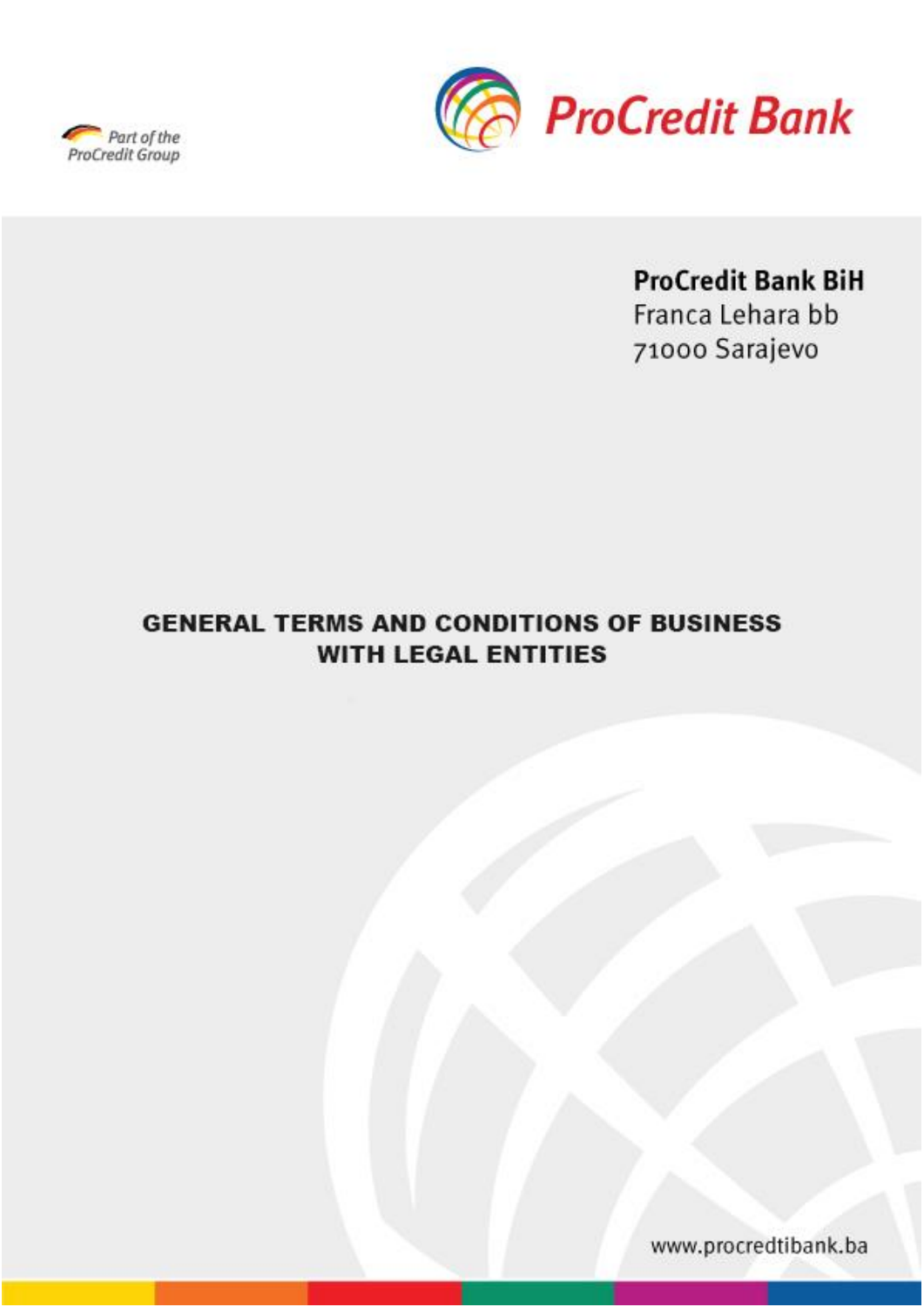# Contents

| 1. |                                                                                  |                                                                    |  |  |
|----|----------------------------------------------------------------------------------|--------------------------------------------------------------------|--|--|
| 2. |                                                                                  |                                                                    |  |  |
| 3. |                                                                                  |                                                                    |  |  |
|    | 3.1                                                                              |                                                                    |  |  |
|    | 3.2                                                                              |                                                                    |  |  |
| 4. |                                                                                  | Establishing business relationship between the Client and the Bank |  |  |
|    | 4.1 The basis of business relationship between the Client and the Bank 8         |                                                                    |  |  |
|    | 4.2 Conditions for establishment of business relationship between the Client and |                                                                    |  |  |
|    |                                                                                  |                                                                    |  |  |
|    |                                                                                  |                                                                    |  |  |
|    |                                                                                  |                                                                    |  |  |
| 5. |                                                                                  |                                                                    |  |  |
|    |                                                                                  |                                                                    |  |  |
|    |                                                                                  |                                                                    |  |  |
| 6. |                                                                                  |                                                                    |  |  |
|    |                                                                                  |                                                                    |  |  |
|    |                                                                                  |                                                                    |  |  |
| 7. |                                                                                  |                                                                    |  |  |
|    |                                                                                  |                                                                    |  |  |
|    |                                                                                  |                                                                    |  |  |
| 8. |                                                                                  |                                                                    |  |  |
| 9. |                                                                                  |                                                                    |  |  |
|    |                                                                                  |                                                                    |  |  |
|    |                                                                                  |                                                                    |  |  |
|    |                                                                                  |                                                                    |  |  |
|    |                                                                                  | 9.3.1 Characteristics of an international payment transaction 16   |  |  |
|    |                                                                                  |                                                                    |  |  |
|    |                                                                                  |                                                                    |  |  |
|    |                                                                                  |                                                                    |  |  |
|    |                                                                                  |                                                                    |  |  |
|    |                                                                                  |                                                                    |  |  |
|    |                                                                                  |                                                                    |  |  |
|    |                                                                                  |                                                                    |  |  |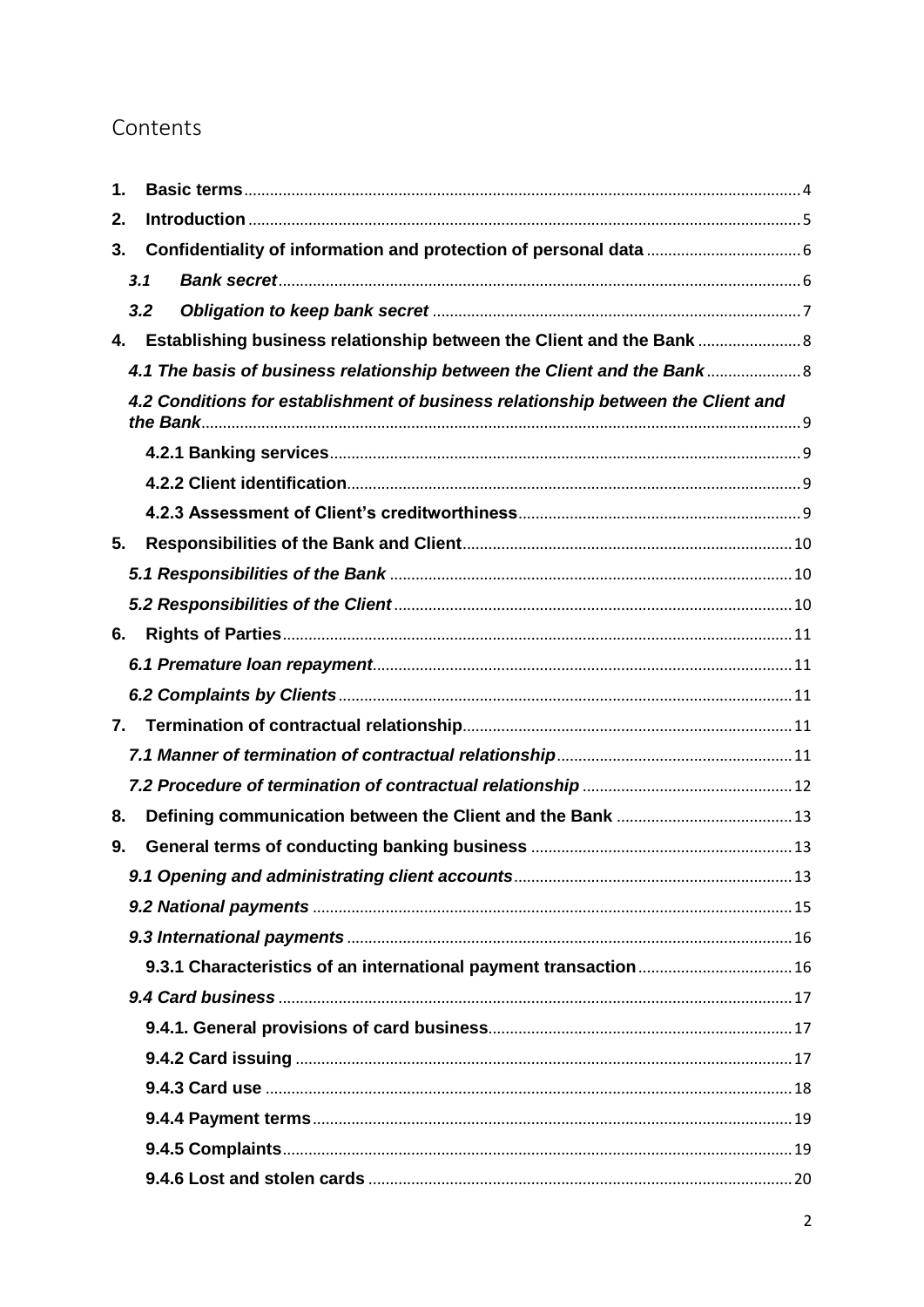| 10 <sub>1</sub> |  |
|-----------------|--|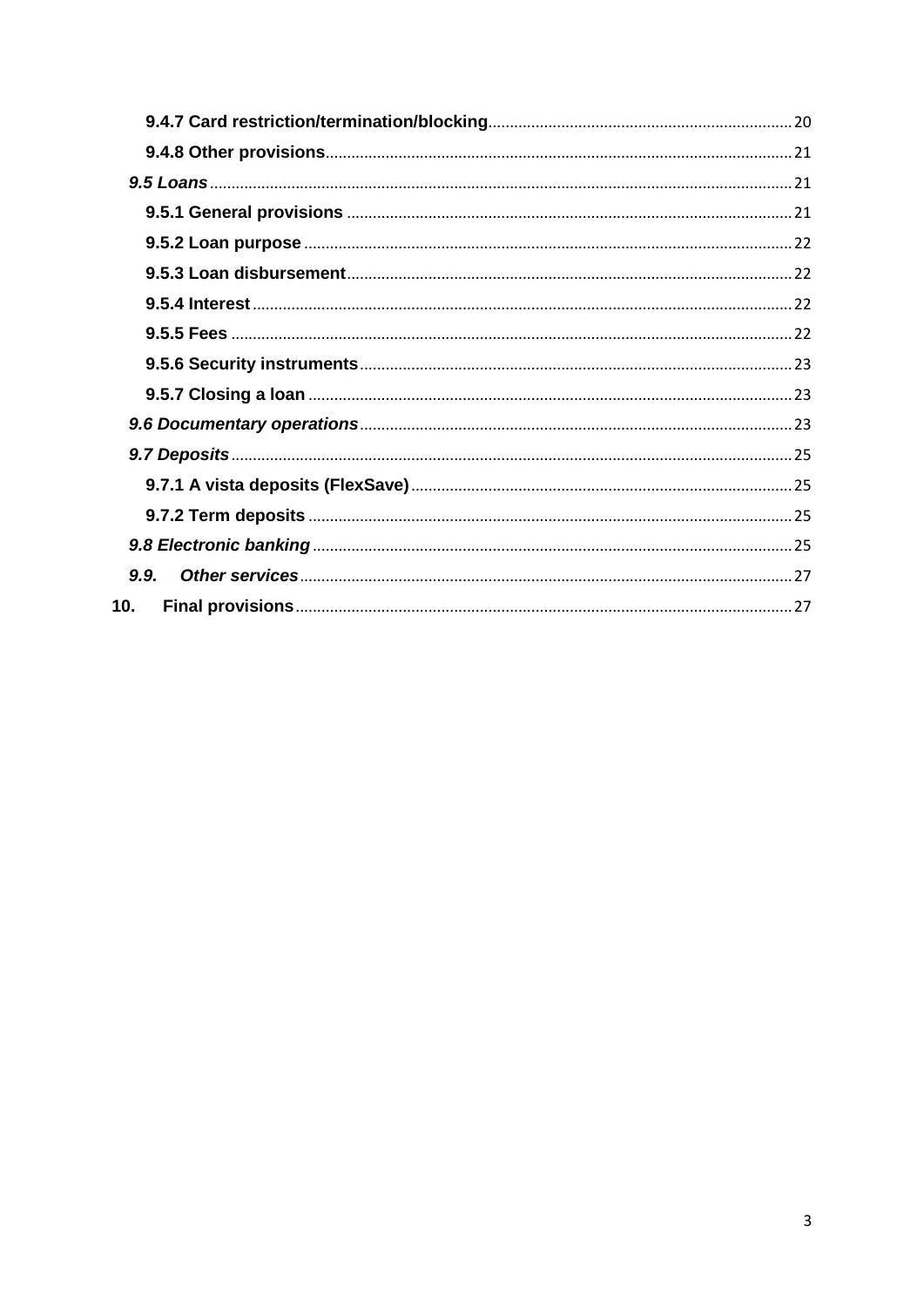# **1. Basic terms**

- <span id="page-3-0"></span> Client – any legal person or entrepreneur - a client of ProCredit Bank (hereinafter: the Bank) who uses or has used the services of the Bank, or a person who has approached the Bank in order to use its services.
- Non-resident a legal person, a representative office of a legal person, entrepreneur or an association registered abroad.
- Banking services financial services offered to clients, such as: account opening; issuing payment cards; effecting bank transactions; granting credits; granting overdrafts; facilitating deposit transactions, etc.
- Business relationship any contractual relationship established or entered into with a Client, that is closely related to the implementation of the Bank's activity.
- Bank's acts the documents adopted by the Bank's bodies in accordance with the predefined and pre-approved procedures, regulating the rights, powers and obligations of the Bank and the Client and any other person in a contractual relationship with the Bank that their rights and obligations to the Bank are based on.
- Loan agreement a contract regulating the relationship between the Bank and the Client based on any long-term and short-term credits.
- Bank guarantee/letter of credit agreement a contract on issuing a bank guarantee/letter of credit based upon the law regulating contracts and torts, referring to any business conducted by the Bank with regard to issuing banking guarantees or letters of credit.
- Deposit agreement a contract defining the relationship between the Bank and Client (depositor) with regard to a cash deposit.
- Agreement on account opening and administration a contract defining the relationship between the Bank and the Client with regard to payment transactions.
- Revolving loan agreement a loan contract enabling re-withdrawals of the approved loan amount within a specified time period and on the same terms as initially agreed, with the unused portion of the loan increased by the repaid amounts.
- Payment cards cards enabling access to accounts via an ATM network in the country and abroad; payments via POS terminals, and Internet purchases. Payment cards are equipped with a magnetic stripe and a chip containing all relevant information on the Client, including the card number, Client's name, account number, validity term, PIN code, etc.
- Overdraft a service offered by the Bank to Clients who occasionally need current assets, granting them a limit to allow withdrawals of amounts (in line with a preapproved limit) in excess of the balances available in their accounts.
- Nominal interest rate (NIR) a percentage of monetary units paid by the Client to the Bank per a loan unit, or by the Bank to a depositor per a deposit unit. Two types of interest rates are applied by the Bank: variable and fixed interest rates.
- **Effective interest rate (EIR) a cost to Client on the basis of a loan or a return on a** deposit after all costs and fees relating to the loan or deposit have been counted in in the interest rate calculation.
- Repayment/payment schedule a chronological cash flow overview intended for Client's information to facilitate tracing their payment obligations on the basis of loan agreements, or receivables on the basis of deposit agreements.
- Payment order an unconditional instruction issued to the Bank to credit or debit a particular sum of money from a specified account to the beneficiary account. It may be provided in person or via e-banking and must contain all mandatory elements: name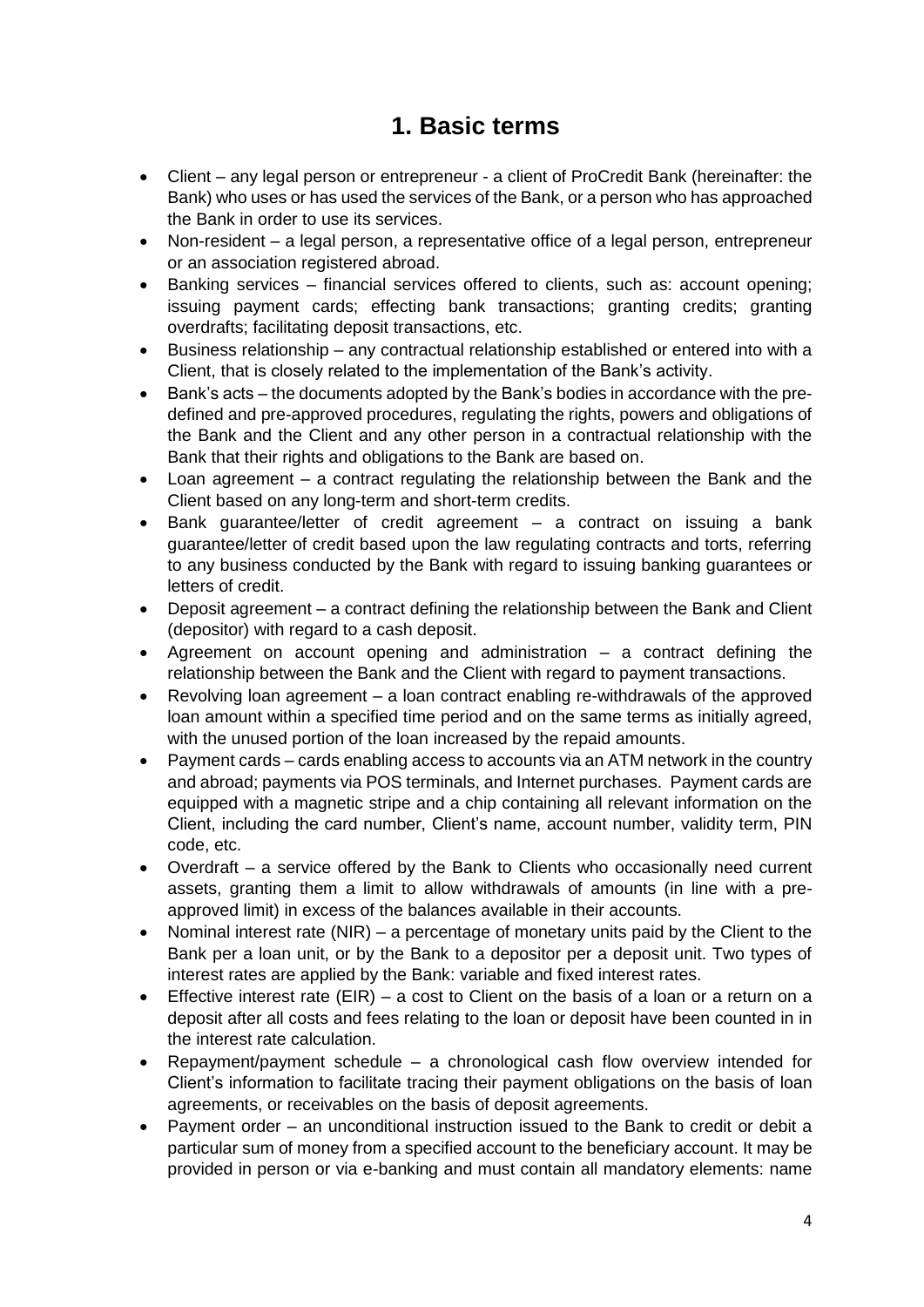of the ordering party and their account number; name of the beneficiary and their account number; amount; currency; description of transaction, date; stamp and signature by the ordering party.

- Account an account opened on the basis of an agreement between the Client and the Bank for diverse purposes. Hence, current accounts, savings accounts, ad hoc accounts for execution of a single payment transaction, etc. are offered by the Bank accordingly.
- Term savings account a passive account for acceptance of payments and deposits of Client funds by the Bank for a fixed term.
- Appropriate coverage means an adequate amount of funds available for execution of payment orders and payment of fees for services rendered by the Bank.
- Available balance coverage and granted overdraft.
- Complaint a verbal or written communication of the Client with the Bank on the basis of a complaint due to a violation of the provisions of the positive law, concluded contract, best business practices and/or published general terms and conditions of business operation.
- IRS (Internal Revenue Service) The United States of America Internal Revenue Service for collection of income taxes.

# **2. Introduction**

<span id="page-4-0"></span>The ProCredit Bank's General Terms and Conditions of Business with Legal Entities (hereinafter: the General Terms and Conditions) establish the standards and terms of business operation applied by the ProCredit Bank (hereinafter: the Bank) to all Customers; the general terms for establishment of a relationship between the Client and the Bank; and the general terms of carrying out transactions in the operations of loan granting, accepting cash deposits, opening, administrating and closing accounts; issuing and using payment cards; and other business activities performed by the Bank in accordance with the Law.

For the purpose of the General Terms and Conditions, a Client shall be a person who has entered into a business relationship with the Bank, or its business units, to use the services for the purposes of performance of their business activity, who uses or has used the services of the Bank or has approached the Bank in order to use its services and who has been identified by the Bank as such (hereinafter: the Client).

The business between the Client and the Bank shall be regulated by appropriate contracts. A contract in light of the Law on Contracts and Torts and the General Terms and Conditions shall mean a consent of wills of the two parties, that is the following:

- A contract is concluded between the Bank and the Client
- A statement, request, application form, or another document signed by the Client, in accordance with the Bank's acts
- Another document pertaining to different forms of business cooperation between the Client and the Bank in accordance with the Law, other regulations, and/or the rules of the international banking practices confirming the consent of wills of the Client and the Bank based on the mutual interest and general principles of banking business.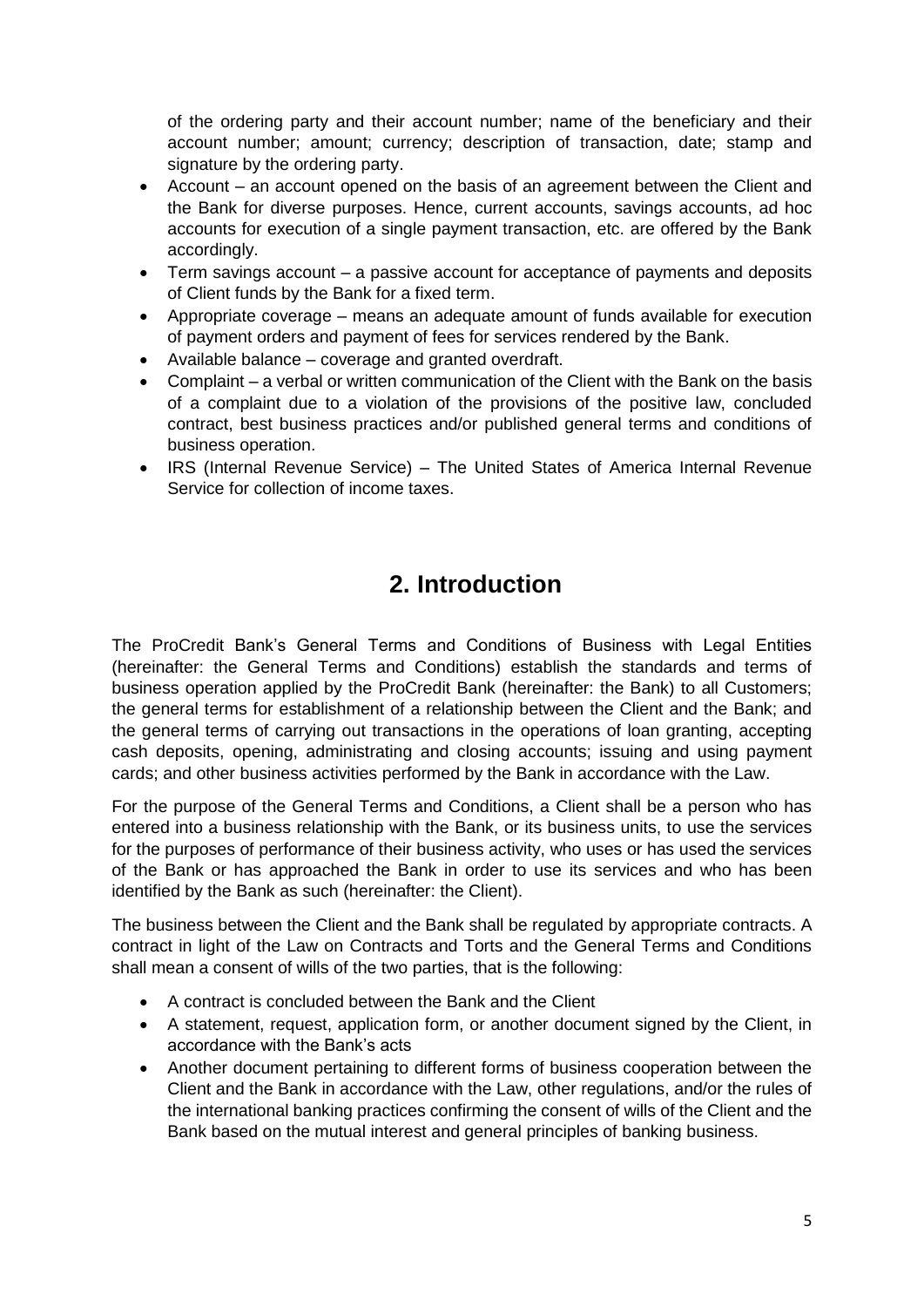A contract for the supply of services shall be made in writing or in electronic form and each party shall be provided with one copy of the contract.

The General Terms and Conditions shall apply to the relations between the Bank and the Client resulting from a contract. The General Terms and Conditions shall supplement the specific agreements as determined by contract between the Bank and the Client if such agreements are integrated and referred to in the contract.

The General Terms and Conditions and any amendments thereto shall not later than 15 days prior to the commencement of their application be posted at the Bank's web site [www.procreditbank.ba](http://www.procreditbank.ba/) where they shall be made permanently available.

# <span id="page-5-0"></span>**3. Confidentiality of information and protection of personal data**

## <span id="page-5-1"></span>*3.1 Bank secret*

In a business relationship with the Client, the Bank shall respect the secrecy of customer information in accordance with the Law, other regulations and acts of the Bank. The Supervisory Board, Management, and all employees, as well as any person engaged to work in the bank on any basis, shall be required to keep business secret, and not to use for personal gain or permit to be examined by others, any information that they obtained in the course of their services to the bank, except to the Agency, which includes supervisors and auditors appointed by the Agency and except to such other institutions as the Law shall provide. Such persons shall be required to keep business secrets even after the completion of their engagement in the bank.

The following information shall be treated as secret:

- Personal information, ownership-related information and information on business connections of the Client
- Information on the Client's account balance and turnover
- Information that may involve regularity of payments by the Client to the Bank
- Other information obtained by the Bank in the course of its business operation with clients.

The following information shall not be treated as secret:

- Public data and data accessible from other sources to stakeholders having legitimate interest;
- Consolidated data not disclosing individual client's identity;
- The obligation to keep the bank secret shall not apply if the information is disclosed to the following: judicial authorities, other bodies and organisations of state, in accordance with the authority provided for under the Law.
- The Bank shall provide protection against loss, destruction, violation of secrecy, unpermitted access, change, disclosure and any other form of misuse of information available on its files.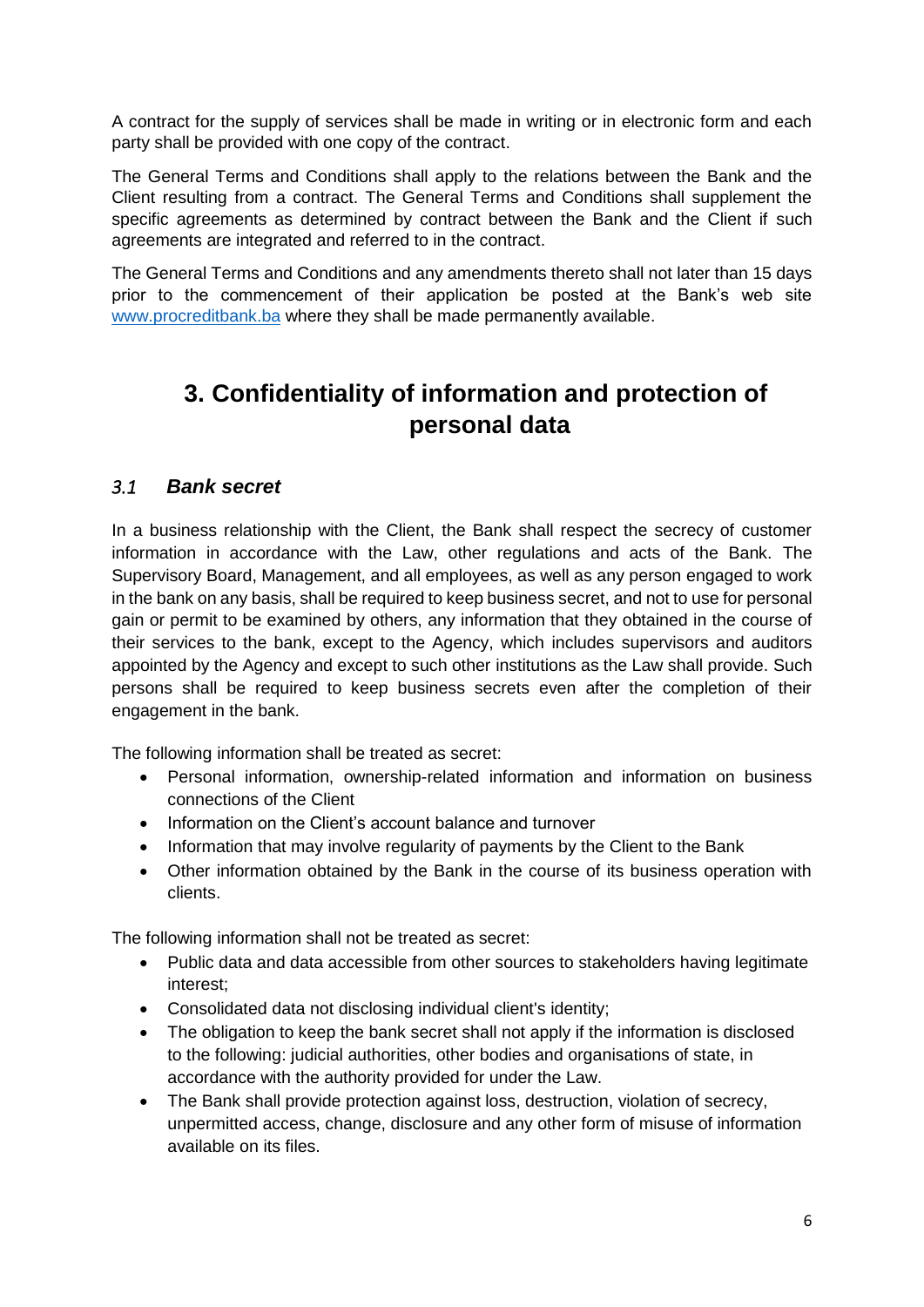## <span id="page-6-0"></span>*3.2 Obligation to keep bank secret*

The persons to whom secret information is made available obtained in the course of performance of the tasks and duties within their scope of work shall keep such information in accordance with the applicable legislation of BiH, the FBiH and RS Laws on Banks and the bylaws adopted based on the law and other prescribed acts regulating the retention of secret information, and shall not use such information for personal gain and needs or disclose them to third parties.

Such persons shall be required to keep business secret even after the completion of their employment with the Bank or termination of the status enabling access to such information.

The information subject to the obligations prescribed under the applicable laws of Bosnia and Herzegovina, the Federation of BiH, the Republika Srspka, and international treaties shall be exempt from the obligation to keep bank secret.

Upon signing of a contract and/or a suitable declaration whereby a business/contractual relationship is established with the Bank, the Client explicitly agrees to collecting, entering, organising, storing, taking, consulting, transferring, disseminating or making otherwise available, classifying, combining or otherwise processing or communicating their information, data, facts and circumstance, including information, subjects and documents deemed as business secret to the following:

- Members of the ProCredit Group in the country and abroad for the following purposes: creating a single client database; implementing measures of the comprehensive client analysis; managing risks; preventing money laundering and financing of terrorism, and determining whether the Client is obligated to pay tax to the United States of America pursuant to the provisions of the Foreign Account Tax Compliance Act (hereinafter: FATCA)
- The USA Internal Revenue Service (hereinafter: IRS), on the persons having the FATCA status, for the purposes of fulfilment of their obligations and conduct of the activities the ProCredit Group has undertaken by signing of an agreement with this authority.
- Third parties conducting business for the Bank on the basis of business cooperation agreements associated with the basic activity of rendering banking services or required for or related to the business relationship between the Client and the Bank for purposes of the execution of a contract between the Client and the Bank.

Prior to establishing a business relationship with the Bank, the Client shall provide information required to determine the FATCA-related status for persons holding 10% or more of ownership share within the structure of a legal entity and/or the persons who are authorised signatories of the Client. The Client shall agree that the persons holding 10% or more of the ownership share and its authorised signatories sign a declaration providing the Bank with an explicit approval to use and process their personal information, data, facts and circumstance made available to the Bank on entry into a contract with the Client and/or on signing of an appropriate declaration with the Client, and/or signing of their appropriate declaration, or such information that became known to or obtained by the Bank in the course of execution of a specific contract, and the disclosure thereof to IRS as defined above.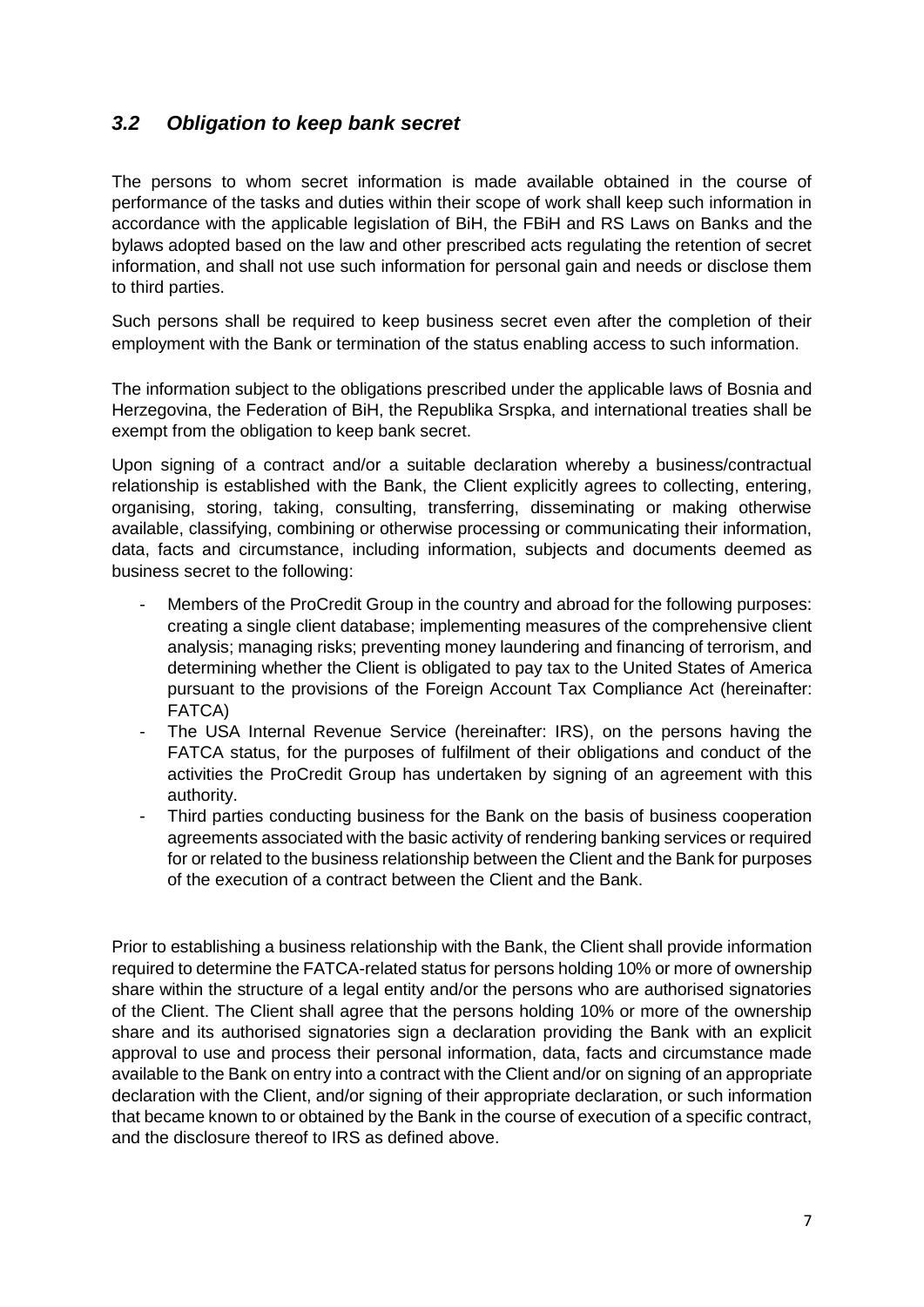By affixing their signature to a contract establishing a business relationship with the Bank and/or appropriate declaration, the Client certifies they were, prior to signing of the contract and/or appropriate declaration, informed of the intention to use the data, information, facts and circumstance specified in the contract and/or appropriate declaration, and of the right to object thereto.

By affixing their signature to the appropriate declaration, the persons holding 10% or more of the ownership share in a legal entity, and the persons specified as authorised signatories of the Client certify they were prior to signing of appropriate declaration, informed of the intention to use the data, information, facts and circumstance specified in appropriate declaration, and of the right to object thereto.

If the Client agrees, the Bank may, via the relevant means of communication (the letter, telephone, e-mail, fax, etc.) provided to it beforehand, inform the Client of the services offered as part of the Bank's business activity aimed at product and service promotion in the form of promotional marketing materials and other means of business communication and presentation.

# <span id="page-7-0"></span>**4. Establishing business relationship between the Client and the Bank**

## <span id="page-7-1"></span>*4.1 The basis of business relationship between the Client and the Bank*

- A business relationship between the Client and the Bank shall be established by signing of a contract or exchange of appropriate documents, orders, or notifications constituting evidence of a service/transaction provided or carried out by the Bank based on an order from or in favour of the Client.
- A contract shall be signed in writing and printed in two copies, one for each party.
- On signing of a loan/deposit/overdraft contract, the Bank shall provide for the Client one copy of a loan repayment or deposit payment schedule, as appropriate (save for a vista deposits).
- The Bank shall arrange, calculate, charge and pay interest and fees in accordance with the applicable Price List for Legal Entities, Decision on interest rates, Contract, and the General Terms and Conditions of Business Operation.
- Should the Client fail to settle their liabilities in accordance with the defined terms as they fall due, the Bank shall apply a rate of default interest in accordance with the Law on Amount of Default Interest Rate.
- Pursuant to the Contract and the positive law, the Bank's receivables may be collected from any of the Client's accounts held with the Bank without additional notification to or approval from the Client.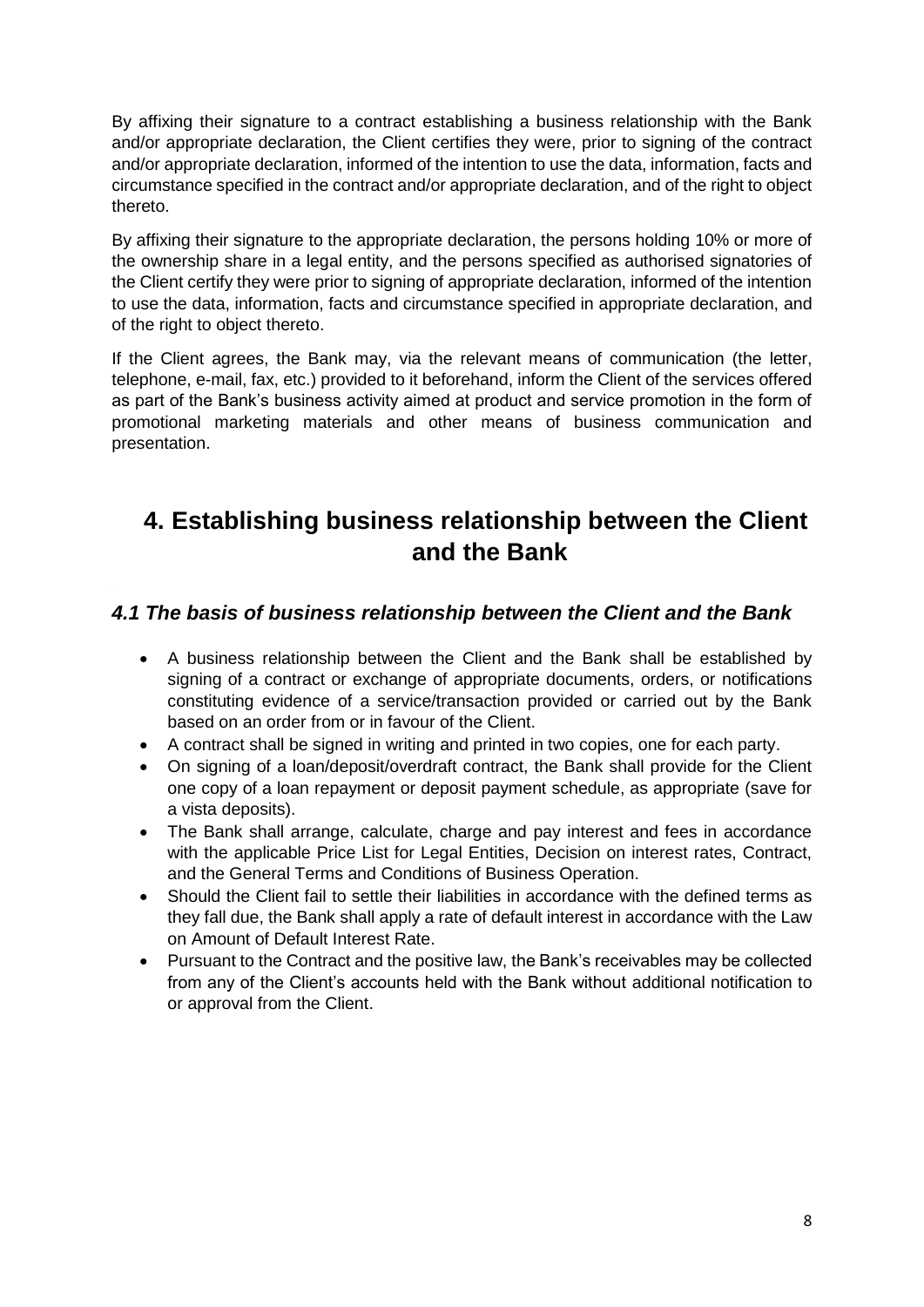# <span id="page-8-1"></span><span id="page-8-0"></span>*4.2 Conditions for establishment of business relationship between the Client and the Bank*  **4.2.1 Banking services**

Since the Bank operates according to the principle of transparent and responsible banking, it seeks to offer to its clients the services suiting their actual needs. Hence, to facilitate and simplify banking services, the Bank promotes to highest extent possible the advantages of the use of the electronic channels to carry out banking transactions. The clients are provided with the option to use a wide range of services, including: account opening and administration, domestic and international payments, different types of loans, payment cards, e-banking, term deposits, a vista deposits (FlexSave), currency exchange, and other banking and financial services as defined by and complied with the applicable legislation.

## <span id="page-8-2"></span>**4.2.2 Client identification**

- Prior to establishing a business relationship with the Client (and also prior to carrying out of single transactions) the Bank shall undertake the actions provided for by the law and the measures required for prevention and detection of money laundering and financing of terrorism, including also the measures required to determine the FATCA status for any person holding 10% or more of share in the Client's stocks and for any person authorised as a signatory for the Client.
- The Client shall at the Bank's request provide the required documentation prior to entry in the business relationship.
- If the submitted documentation fails to satisfy the request by the Bank, it shall have the right to, based on an evaluation from the competent Bank units and decisions of its bodies, choose the Client with whom it wishes to establish business relationships. In that regard, the Bank shall retain the discretionary right to refuse to establish a business relationship or execute a transaction. If the business relationship has already been established with the Client, the Bank shall have the right to terminate or revoke the relationship without the Client's consent.
- The Bank shall notify the Client of the type, content and method of submission of the documents (specifying whether originals or copies are required, etc.) and their validity period, methods of verification and other relevant elements that the documentation the supply of which is mandatory in accordance with the regulations governing prevention and detection of money laundering and terrorism financing and the contract signed between the ProCredit Group and IRS must comprise.
- The Bank shall retain the right to for purposes of undertaking the legally prescribed actions and measures of prevention and detection of money laundering and financing of terrorist activities, postpone or deny entirely a service or execution of a transaction ordered by or in favour of the Client.

## <span id="page-8-3"></span>**4.2.3 Assessment of Client's creditworthiness**

• Prior to signing a loan agreement, the Bank shall examine the Client's creditworthiness based on the submitted mandatory documentation that it shall analyse, and upon a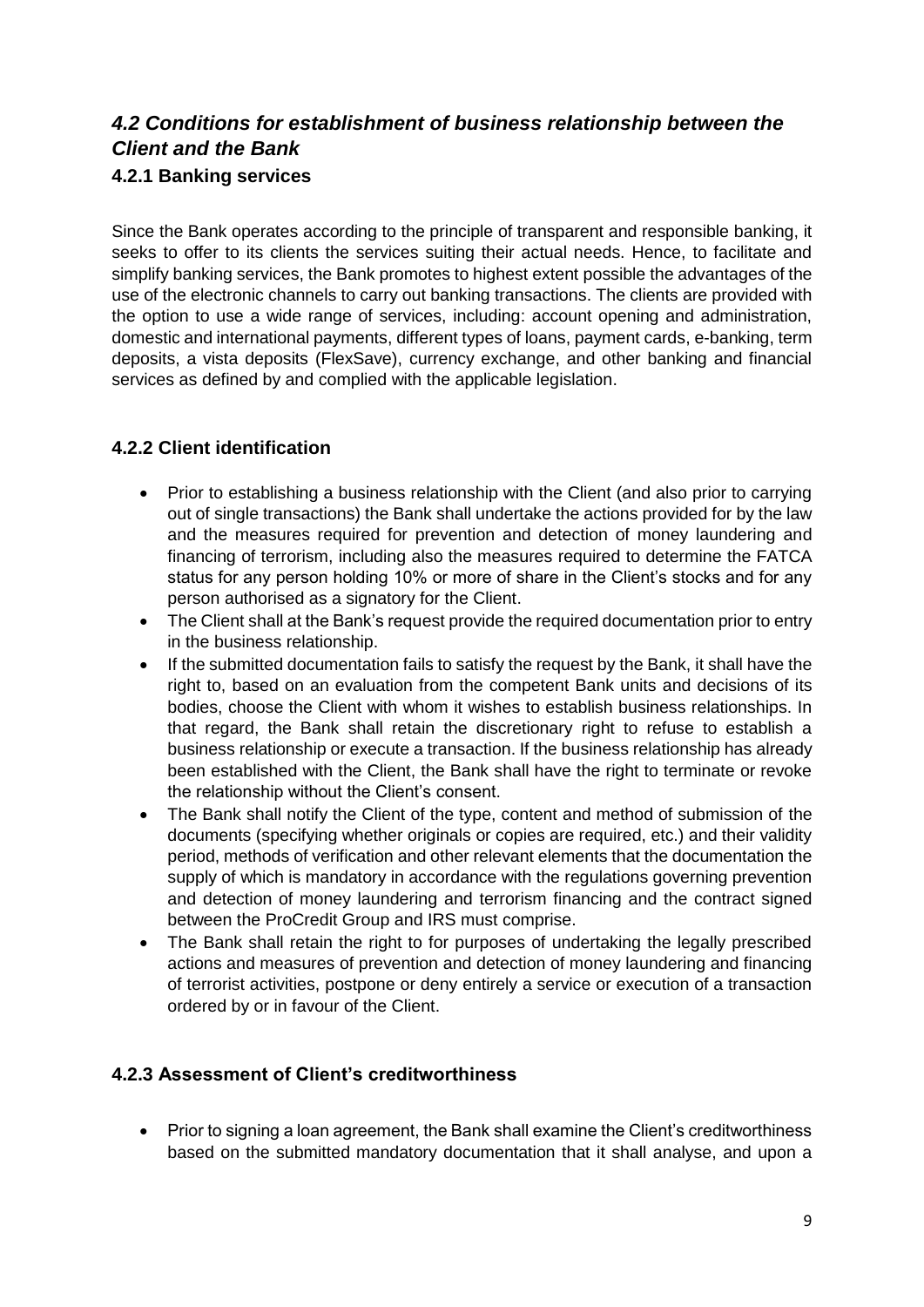review of the available database containing information on the debts owed by the Client, as approved by the Client beforehand in writing.

• The Bank shall be free to decide on lending to a Client in accordance with the positive law and own internal acts, including also the discretionary right to refuse to enter in a contract or provide service to the Client.

# **5. Responsibilities of the Bank and Client**

## <span id="page-9-1"></span><span id="page-9-0"></span>*5.1 Responsibilities of the Bank*

- The Bank shall conduct its activities with due diligence, in accordance with the banking laws and regulations, best business practice and the principle of due diligence and integrity. The Bank shall maintain a professional approach to its work and consider the actual needs and intentions of the Client. In fulfilment of its obligations toward Clients the Bank shall take over the responsibility for actions of its employees.
- The Bank shall provide, on Client's request, information on the balance at their accounts, loans, deposits, and other services used by the Client. The Bank shall act in accordance with the written findings of Client unless they are contrary to the law, internal regulations and acts of the Bank.
- The Bank shall keep the Client informed of its activities, services, and respond in writing to the written complaints by the Client within the term provided for by the law.
- The Bank shall undertake any measure feasible to minimise and restrict any influence that may be detrimental to the Client.
- The Bank shall not be held liable for the damages occurring due to the following:
- force majeure, armed conflicts, state of emergency, earthquake and other natural disasters, strike or other circumstance beyond the Bank's control.
- consequences of actions undertaken by the competent state authorities, or as a consequence of disruption of the Bank's operation the was unable to control or prevent.
- Client's business activities, with the damages occurring on the basis of written or verbal communication with the Bank without specification of unconditional obligation on the part of the Bank.

## <span id="page-9-2"></span>*5.2 Responsibilities of the Client*

- The Client shall supply to the Bank the official financial statements of its operation, and regularly inform the Bank in cases of potential changes in the ownership structure, amendments to its instruments of incorporation pertaining to the legal form of organisation, activity or equity and in case of such changes provide the Bank with a Certificate of Court Registration. The Client shall also notify the Bank of the change of address or headquarters and any other changes that affect or may affect the business between the Client and the Bank.
- The Client shall be held liable for any potential loss occurring on account of the fact that the Bank was not notified of the changes or potential disruptions with regard to the legal or business capacities of the Client or other authorised persons.
- The Client shall reimburse the costs of any losses that may be caused as a consequence of forgery, incompleteness, legal deficiencies, misinterpretation and/or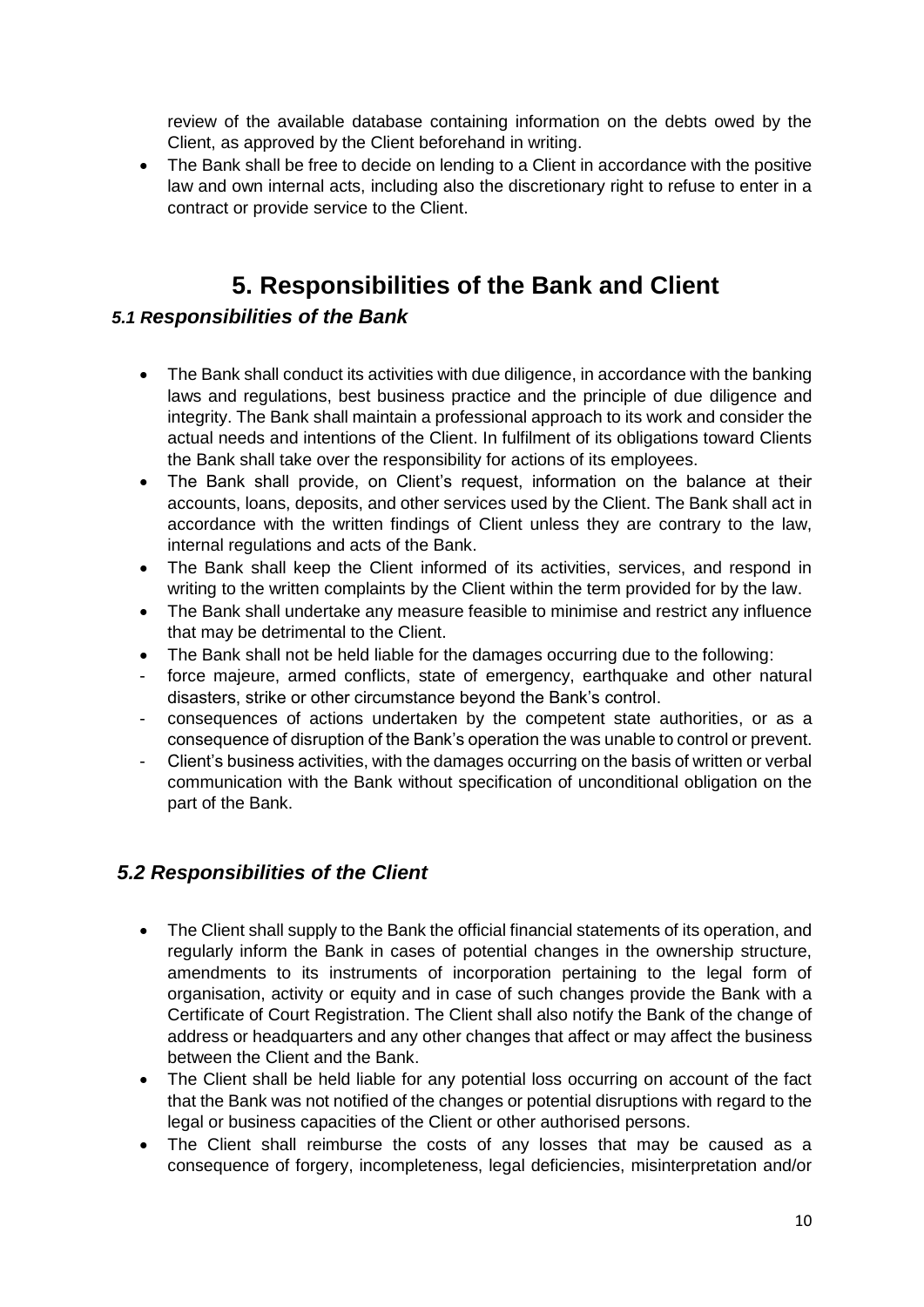wrong translation of the documents submitted to the Bank with reference to the business it conducts with the Bank.

 The instructions provided by the Client to the Bank must be clear and explicit at all times.

# **6. Rights of Parties**

## <span id="page-10-1"></span><span id="page-10-0"></span>*6.1 Premature loan repayment*

- The Client shall have the right to settle their obligations from a loan agreement at any time, in full or in part, in which case they shall be entitled to a reduction of the total price of the loan by the amount of interest and costs for the remaining term of the contract (premature loan repayment). The Client shall inform the Bank of premature loan repayment in writing at least 45 days in advance.
- The Bank shall have the right to charge a fee for premature loan repayment in accordance with the concluded contract and the applicable legislation.

## <span id="page-10-2"></span>*6.2 Complaints by Clients*

- Should the Client deem the Bank to act in contravention of the obligations specified in a concluded business relationship contract, or legal procedures, or to violate the provisions defined under the General Terms and Conditions of Business Operation, they may file a complaint to one of the following:
- the Bank's address: ProCredit Bank dd Sarajevo, Franca Lehara bb
- the e-mail address clearly displayed at the Bank's web site: [prigovori@procreditbank.ba](mailto:prigovori@procreditbank.ba)
- via the Complaints Form at any of the business units of the Bank.
- A response shall be provided not later than within 30 days from the date of submission of complaint.
- Should the Bank fail to respond within the provided deadline or should its response be to the Client's dissatisfaction, the complaint may be referred to the FBiH/RS Banking Agency within 3 months following the date of receipt of the response from the Bank.

# **7. Termination of contractual relationship**

## <span id="page-10-4"></span><span id="page-10-3"></span>*7.1 Manner of termination of contractual relationship*

A contractual relationship between the Client and the Bank may be terminated for several reasons:

- Fulfilment of contractual obligations, if all obligations have been fulfilled duly
- Expiry of the term of the contact
- Withdrawal of any party from the contract; mutually agreed termination or cancellation of the contract, provided that all undertakings related the contract have been met.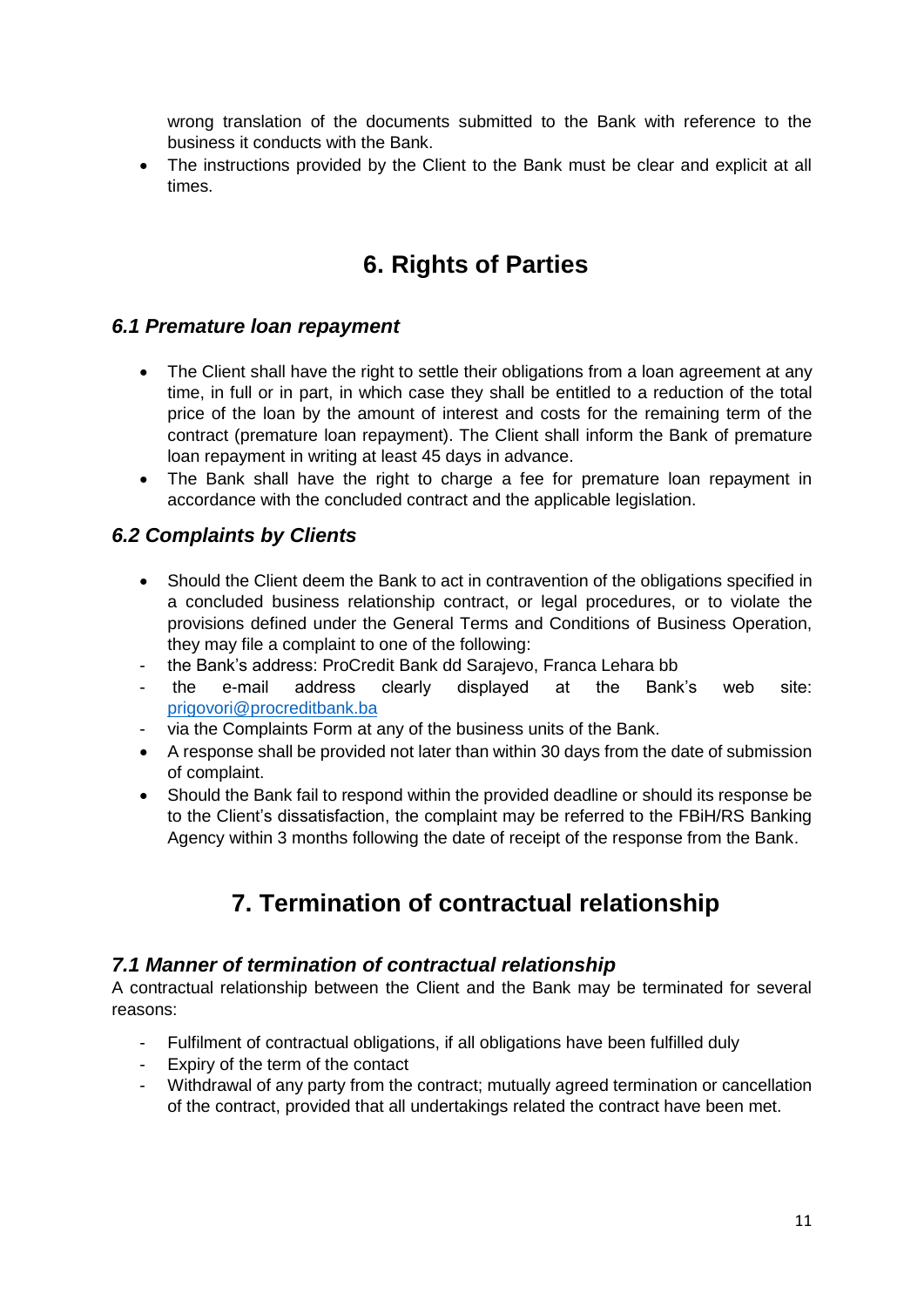## <span id="page-11-0"></span>*7.2 Procedure of termination of contractual relationship*

- The Client and the Bank may, at their discretion, terminate or cancel the mutual business relationship at any time, except when this is not provided for under the contract and relevant legal acts and regulations, provided that each party shall settle their liabilities arising from the contract.
- The full amount of the loan, including the accrued fees and other receivables shall automatically fall due on the date of termination or cancellation of the contract.
- In the case of failure on the part of the Client to fulfil the non-pecuniary contractual obligations, the Bank shall retain the right to terminate or cancel the contract prior to the expiry of its term, whereby it shall have the right to declare as fully due the receivables based on the contract before the expiry of the repayment term, which shall be regulated in more detail by the contract.
- The Bank may terminate or cancel the business relationships at any time if so agreed by the Bank and the Client, and in particular in the following circumstance:
- The Client has failed to provide the Bank with access to accurate information
- In case of any breach of contractual obligations of Client to the detriment of the Bank
- In case of violations by the Client of the provisions of the law and other regulations
- The Client has failed to duly fulfil its obligations to the Bank or other creditors
- If, on the request of the Bank, the Client fails to provide additional security for its liabilities resulting from the contract
- If the security provided is not legally valid, accurate or true
- If, according to an evaluation made by the Bank, a new circumstance and situation may threaten the fulfilment by the Client of any obligation from the Contract
- If the Client has become insolvent or a bankruptcy or winding-up procedure has been initiated against them
- If the Client has had their main business activity changed
- If the Client and/or the person holding 10% or more of the ownership share and/or the authorised signatory for the Client that has a FATCA status revokes the approval to use, process and transfer information, as defined under the General Terms and Conditions.
- A written notification on termination or cancellation of the contract shall be provided to the Client to the address specified in the contract, or the address subsequently notified to the Bank in writing.
- A contract shall be deemed terminated or cancelled on the date of receipt by the Client of a written notification on termination or cancellation of the contract. Furthermore, a contract shall be deemed terminated or cancelled if the Client has not received the notification due to the change of address without due notification to the Bank thereon, or has evaded the receipt of such notification, or in case of failed delivery of the notification on termination or cancellation by registered post at the address specified in the contract, in which case the date of the confirmation by the courier service of the attempted delivery of the notification shall be deemed as the termination or cancellation date.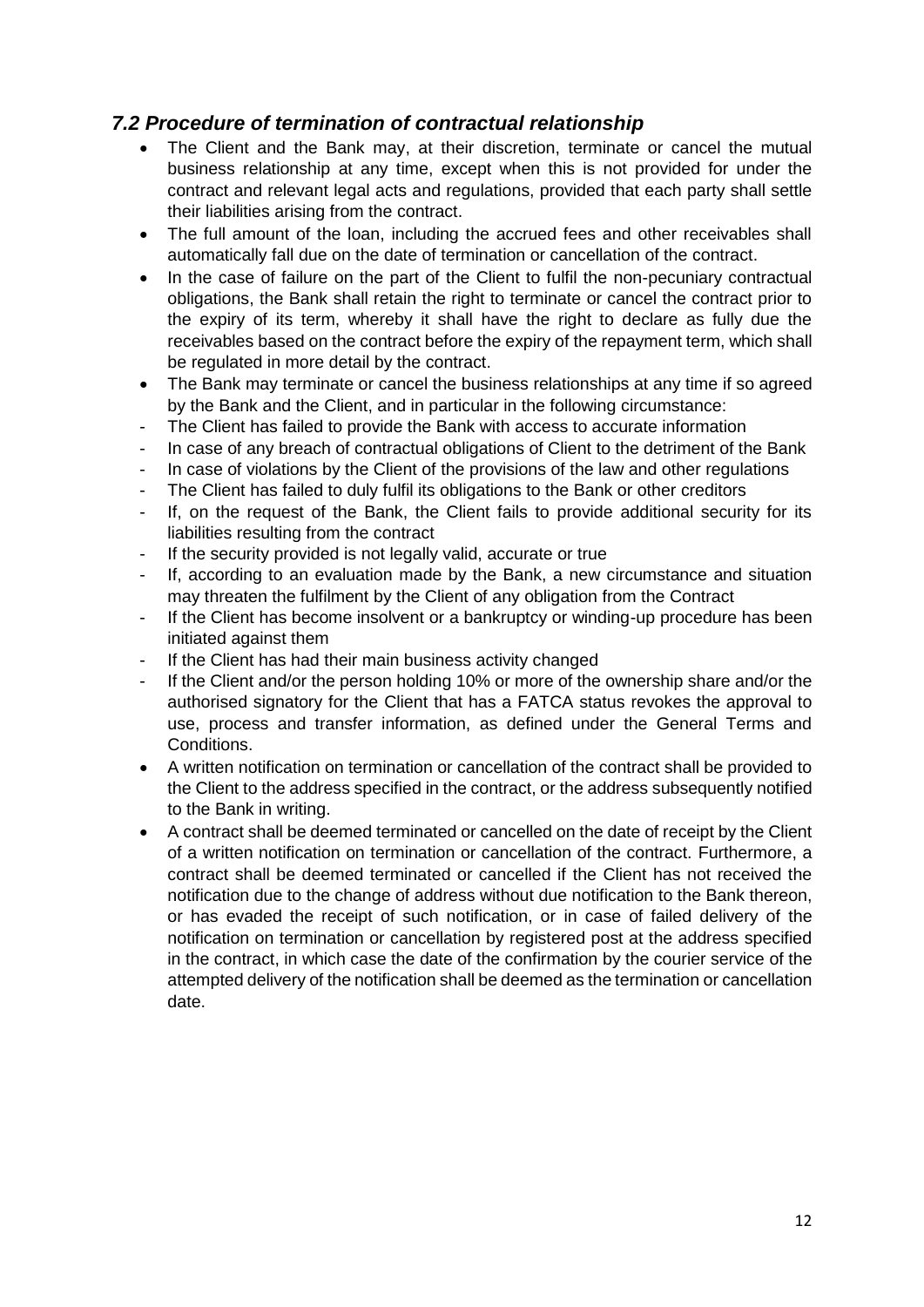# <span id="page-12-0"></span>**8. Defining communication between the Client and the Bank**

- The Bank and the Client shall have verbal communication, but any definitions of a business relationship shall be made in writing, as only written documents shall be of relevance to their future formal law and material relations.
- The Client shall provide the Bank with the accurate address of their headquarters, as any communication between the Client and the Bank shall be made via the address of the Bank's head office or its relevant organisational unit and the address the Client has supplied to the Bank.
- A notification sent to the Client's most recent address shall be deemed duly delivered upon elapse of the usual amount of time required for postal deliveries, or the date when a fax/electronic mail was sent to the Client. This shall be proven by a fax machine confirmation of receipt, or printed computer confirmation.
- Any written communication between the Client and the Bank made by delivery by hand and provided for under the General Terms and Conditions shall be deemed received by the Bank only after the Client's copy of the document has been verified by the Bank's stamp of receipt or after a written confirmation of receipt has been issued by the service centre where the relevant account is maintained.
- The Bank shall not be held legally or materially liable for any potential loss occurring if for some reason the Client has not received a notification from the Bank sent to the most recent address furnished by the Client.
- In case of documentation delivered by the Client, the Bank shall carefully analyse whether the documents, including the Client's order, are in compliance with the internal instructions of the Bank.
- The Bank shall not undertake or bear responsibility with regard to the validity or full authenticity of received documents or be held liable for potential detrimental consequences that may arise in connection with accurate interpretation or translation.
- The Bank shall handle with care the foreign documentation presented to the Bank as proof of identity or authority, to determine whether the documentation is conformance with the law, applicable regulations and internal acts of the Bank.
- In other cases, not defined under these Terms and Conditions, the Bank shall not bear responsibility for damages or loss sustained by the Client or a third party on such grounds.

# **9. General terms of conducting banking business**

## <span id="page-12-2"></span><span id="page-12-1"></span>*9.1 Opening and administrating client accounts*

- To become a Client of the Bank, a legal entity shall complete and sign the Account Opening Application Form stating clearly and unequivocally the type of service they choose and supply to the Bank any required documents as stipulated under the applicable regulations pertaining to account opening. Upon entry into a contract, the Bank shall open transaction and other accounts. The Client shall bear the responsibility for the authenticity of all information supplied to the Bank.
- Originals or copies verified by a competent authority shall be provided for all documents.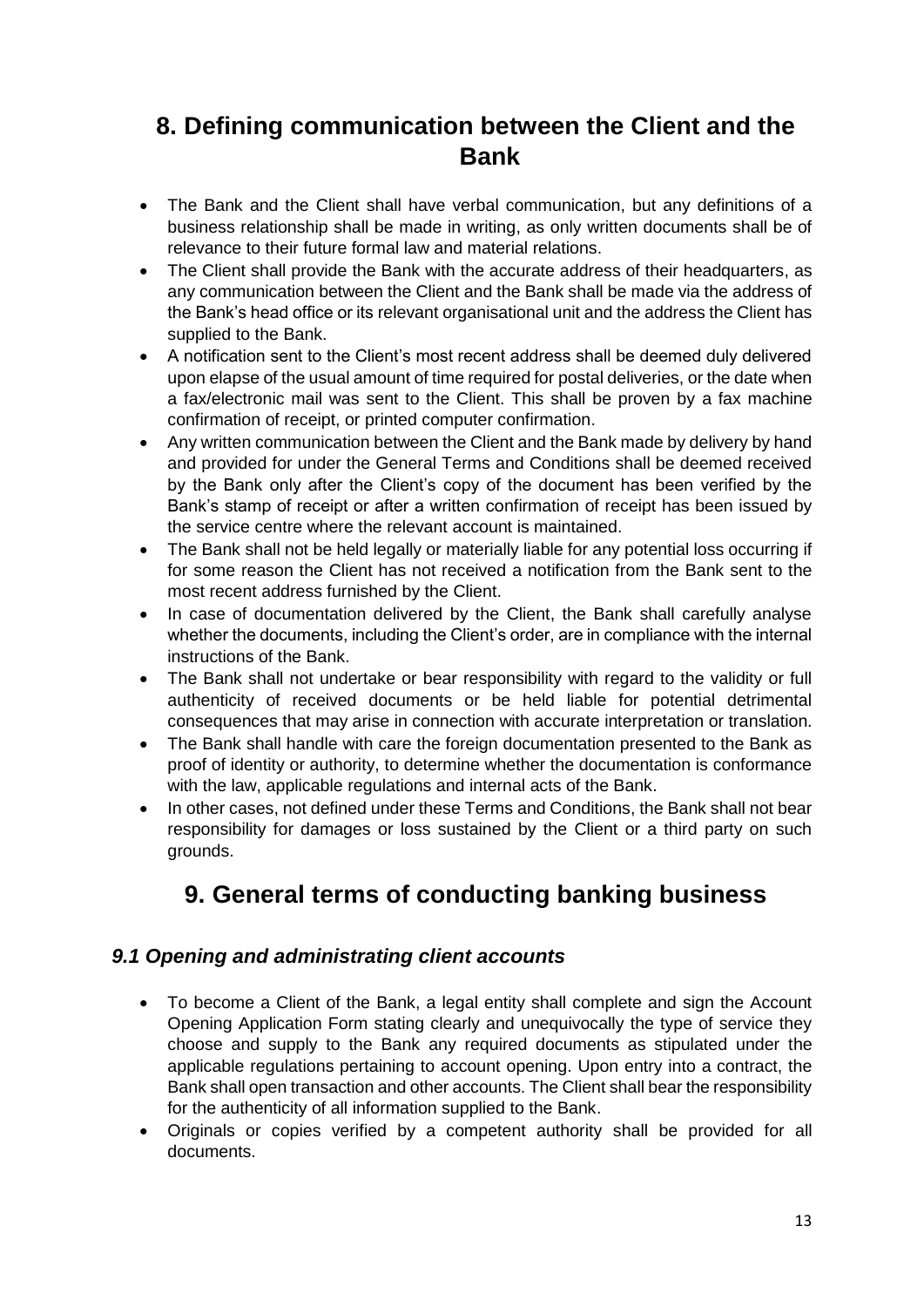- The Account Opening Application Form and any accompanying documents shall be signed by the legal representative or authorised person and verified by the Client's official stamp.
- Based on the signature card, the Bank shall identify the person authorised for administration of Client's accounts with or without defined restrictions, if any. Only the persons whose specimen signature has been provided on the signature card shall have the right to administer the Client's accounts with or without defined restrictions.
- The following information shall be taken from the authorised persons for specimen signature: full name, main information from the ID card, type of authorisation, the authorised person's signature, and the stamp from the Client – account holder.
- In case of any changes or supplements to the authorisation to dispose with an account, such as a change of the name of the authorised person (e.g. change of family name after entering in marriage); change of person authorised for representation; change of place or permanent residence or change of any other fact (e.g. amending articles of association or any other internal act) of relevance to the relationship between the Client and the Bank, the Client shall immediately and explicitly notify the Bank in writing of any such change not later than 8 days from the date of entry of such change in the proper registers. The Bank shall request from the Client to supply certified copies or originals of the documents evidencing the above information (e.g. a decision on appointment, ID card, passport, etc.). The authorised person shall complete a new specimen signature card. Amended or supplemented information shall be legally binding for the Bank only upon receipt thereof by the Bank in the form of a written notification.
- The Bank shall have the authority to reject an account opening application without statement of reasons thereof.
- The Bank shall inform the Client of all terms of use of payment services and provide them with accurate and explicit information prior to entry in a contract.
- Immediately on receipt of a statement of account, the Client shall review it, verify its accuracy and completeness and notify the Bank any inconsistency.
- A reconciliation of balance with the Client shall be made at least once a year when the Bank shall send to the Client the Open Item Statement (OIS). If the Client has no objections against the proposal of OIS, the Client shall be deemed to agree with the noted account balance held with the Bank and with the potential receivables and liabilities that may occur in the course of regular business between the Client and the Bank. The Client may request correction after the expiry of the specified period of time, in which case they shall have to provide proof that the shown account balance was incorrect.
- All services offered by the Bank and the services used by the Client shall be charged in accordance with the applicable Price List for Legal Entities.
- The Bank shall close the account on Client's request, in accordance with the legal regulations, or ex-officio. Prior to closing the Client's account for regular business, all accounts of its organisational parts and its special-purpose accounts held with the Bank shall have to be closed.
- If the Client has not used their account with the Bank for 12 months, i.e. no activities have been initiated by the Client in the account, the Bank shall have the right to deem such account inactive and close it.
- The Bank shall notify the Client that the account shall become inactive if no transaction has been initiated within a month's time. One of the following media shall be used to send the notification: text message, e-mail, or post.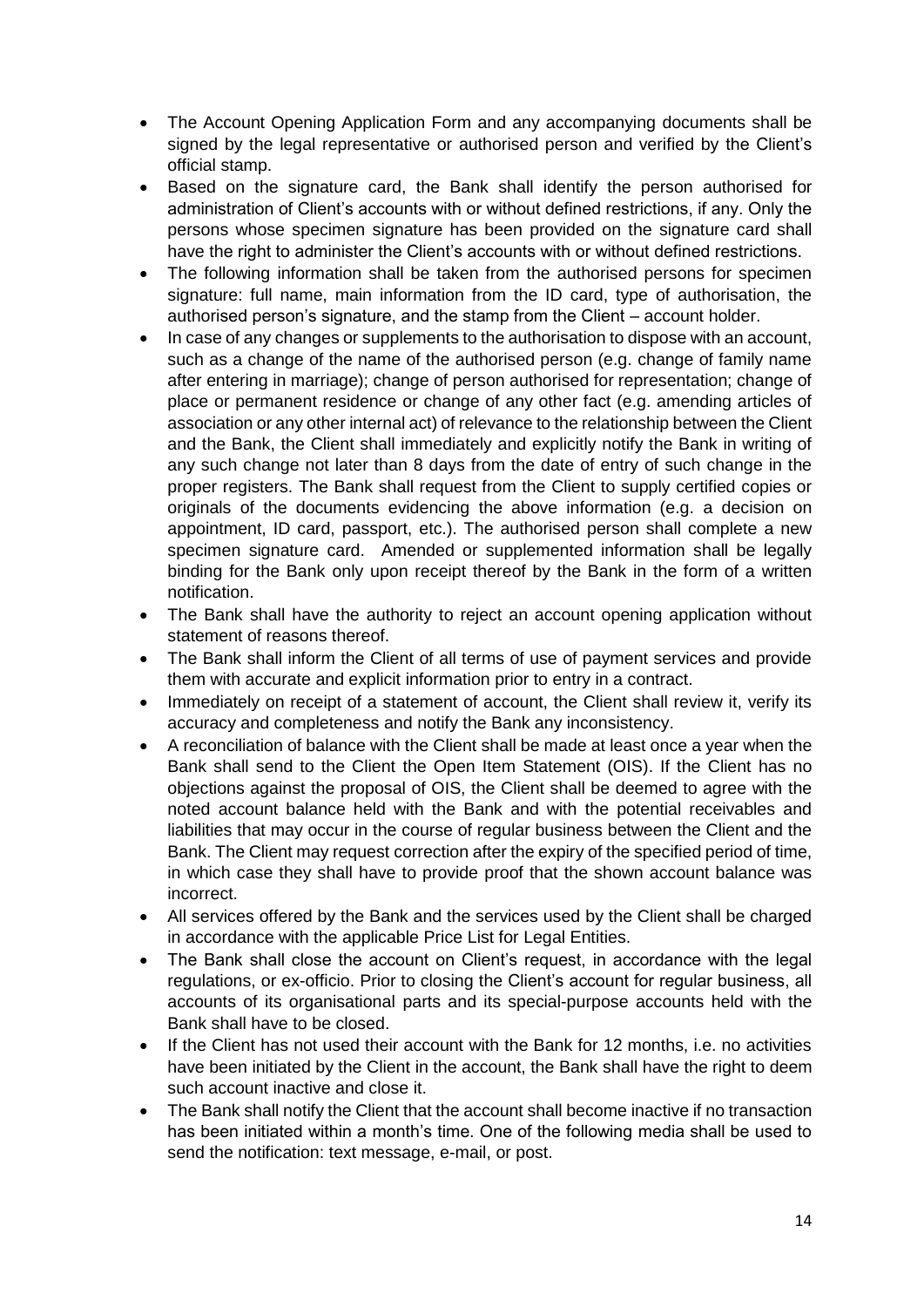## <span id="page-14-0"></span>*9.2 National payments*

- A national payment order means an unconditional instruction provided on the Payments Form by the Client to the Bank to carry out the payment of a sum of money from a specified account. The payment orders must be indicated in clear script in one of the official languages of BiH, signed by the authorised person and state the correct account number of the recipient, including any other information required for execution of the order.
- Originals must be provided for written orders.
- Electronic payments via well-developed digital channels are encouraged as they provide a faster, simpler and more cost-efficient payment transactions for the Client.
- If special instructions are requested by the Client for the execution of orders issued on the Bank forms, they shall be accompanied by relevant written instructions.
- The following order of priorities shall be applied by the Bank:
- Payment orders and basis for collection of customs duties and charges, special taxes – sales tax for products and services and other taxes, in accordance with separate regulations
- Payment orders and basis for collection of salary withholdings and contributions
- Payment orders and basis for collection of other public revenues, in accordance with separate regulations
- Payment orders and basis for collection under other executive decisions of administrative bodies and courts
- Other payment orders and bases for collection.
- National payments shall include gyro clearing, RTGS, and intra-Bank payments, and shall be made in local currency.
- The acceptance of the national payment orders shall be defined as follows:
- The orders for payments in the Bank (internal orders) submitted during the business hours of a Bank's organisational unit, but not later than by 15:30 hrs, shall be executed on the same banking day.
- The orders for payments via gyro clearing received by 12:00 hrs shall be executed on the same banking day, whereas the orders received after such time shall be executed on the following banking day as part of the first batch file delivered to the Central Bank of BiH.
- The orders for payments via RTGS received by 14:45 hrs shall be executed on the same banking day.
- The Bank shall accept payment orders and other documents pertaining to payment transactions only if they have been submitted properly. An order shall be executed if full coverage has been provided, including the fee charged by the Bank for execution of such orders.
- The Client shall be notified if the Bank refuses to execute a payment order. The Bank shall not be held liable for sustained loss if higher level of due diligence has been applied in the effecting of the order.
- The Client shall complete the Bank forms in full when this is necessary to ensure acting in line the order contained in the form. The Bank shall have the right to refuse to execute an order if it has been provided on the forms not created or approved by the Bank. The Bank shall not be held liable for any loss or damage arising from such act or failure to act.
- If urgent execution of an order is requested by the Client, the Bank must be specifically notified thereon on the issuance of the order.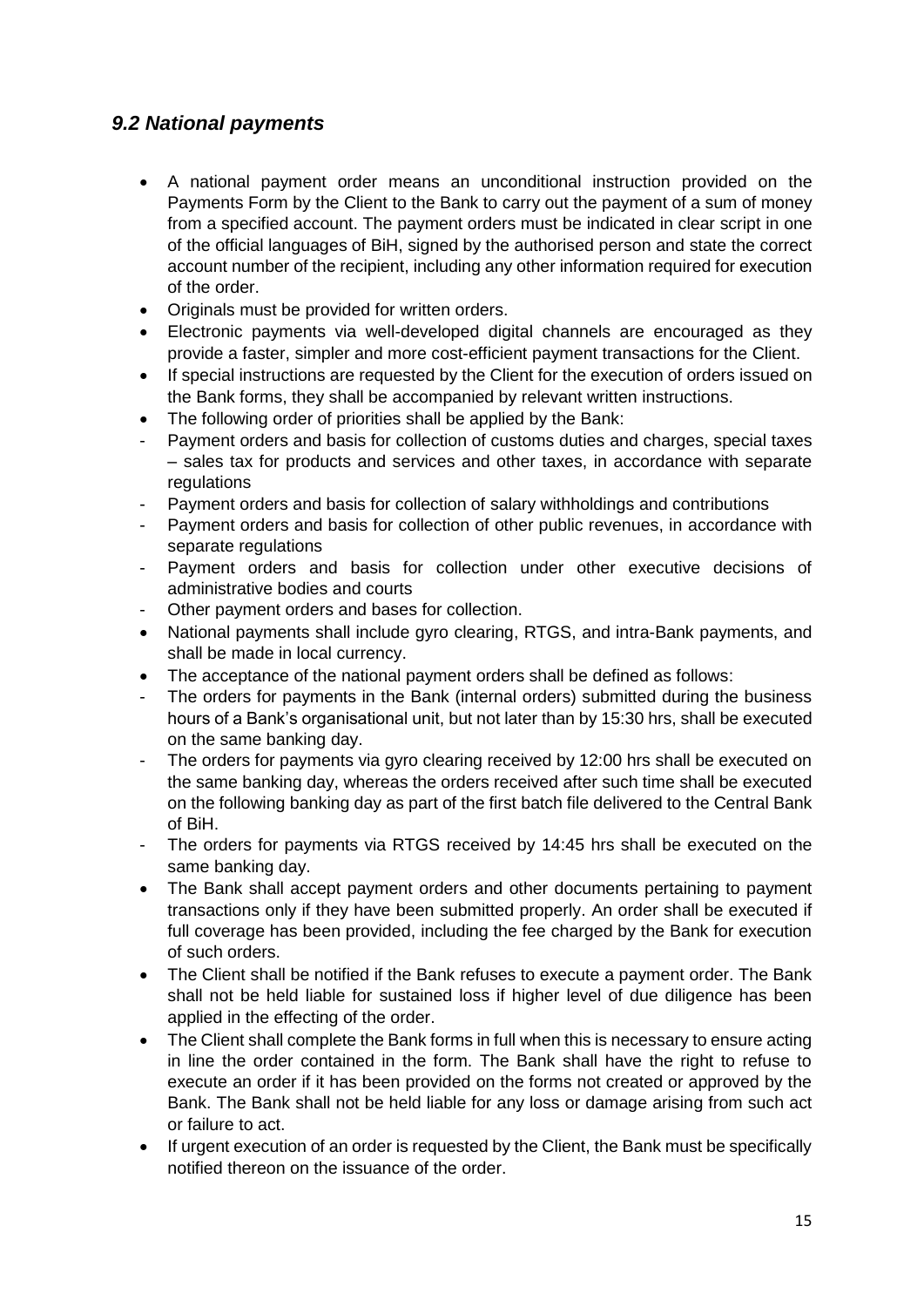- The Bank shall not execute an order of the Client that is contrary to the applicable regulations.
- The Bank shall file payment orders and other documents referring to open accounts and effected payments for the terms of duration defined under relevant regulations.

## <span id="page-15-0"></span>*9.3 International payments*

#### <span id="page-15-1"></span>**9.3.1 Characteristics of an international payment transaction**

- The Bank shall effect the following transfers to/from abroad:
- Outgoing international payments from current account
- Incoming international remittances to current account
- Contingent payments
- For written outgoing payment orders (in the form of the 1450 order), the Client shall provide the following duly completed information: names of ordering party and beneficiary, their exact addresses and account numbers, beneficiary bank swift number, amount of payment, currency of payment, purpose of payment, and who will bear the costs of the effecting of the issued payment order. The Client shall provide with the order the documentation required to determine the purpose and basis for payment (a copy of invoice, or preliminary invoice, the contract, and the documents defined under the applicable legislation).
- The Bank will promote payments via the electronic banking due to its evident advantages, and the Client will provide to the Bank's e-mail address the scanned accompanying documents referring to the purpose of payment based on which the order is to be effected (a copy of invoice, preliminary invoice, contract, and the documents defined under the applicable legislation). Otherwise, the order shall not be effected.
- The final deadline for acceptance of the international payment orders to be effected on the same banking day shall be 14:45 hrs.
- Any orders received after the defined time limit shall be effected on the following banking day and given a priority treatment in terms of the time and method of execution.
- If a foreign bank should return an order due to incompleteness, incorrectness or any other reason, the Bank shall do the following:
- If the order has been returned due to the Client's error, the funds shall be placed at the Client's account; the Client shall be informed of the return, and the Bank shall await the Client's further instructions. The Client shall be charged a fee in accordance with the Bank's current Price List.
- If the order has been returned due to the Bank's error, the responsible person shall notify the Client of the omission. The order shall be re-executed as initially instructed by the Client and any potential costs shall be borne by the Bank.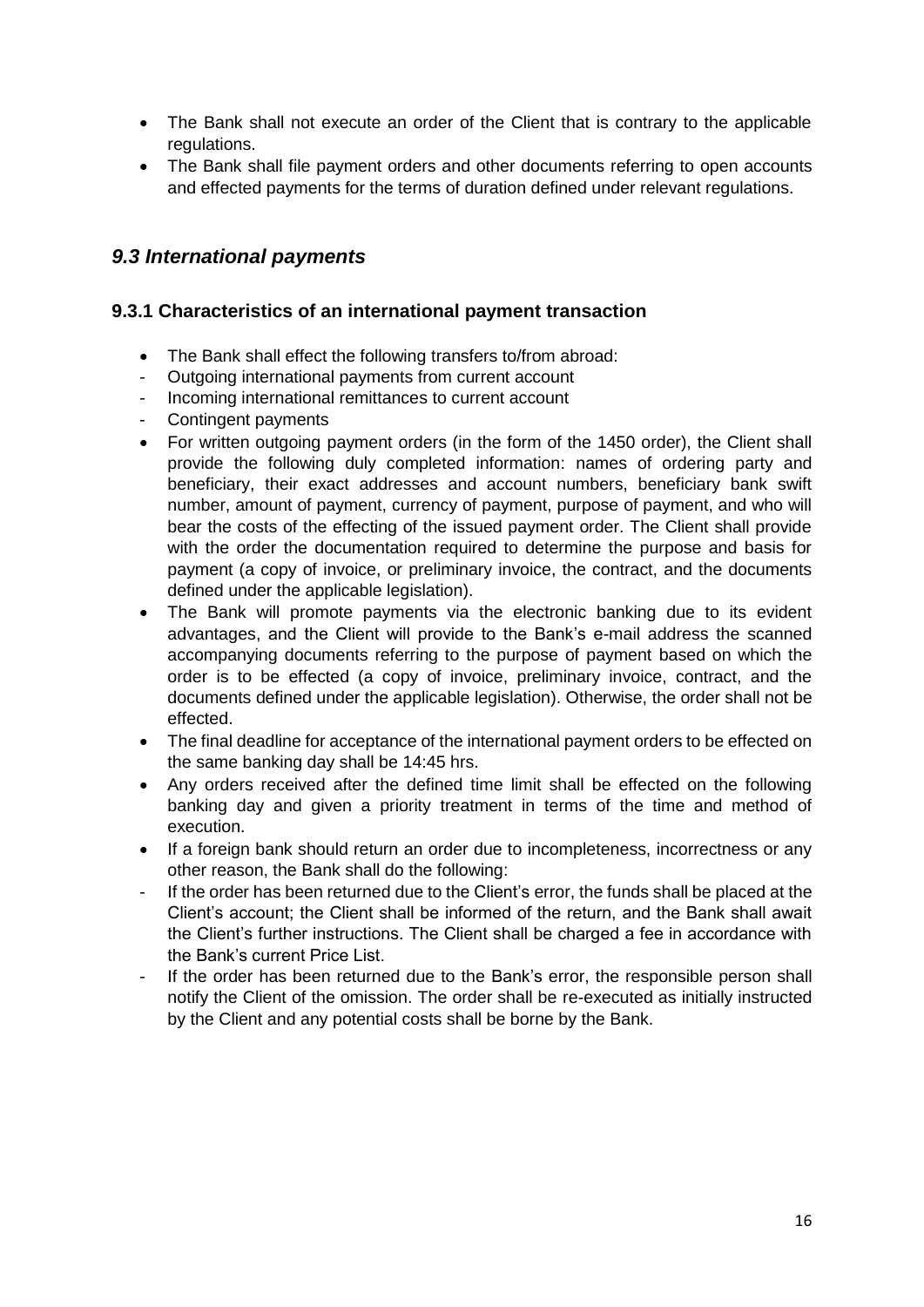# <span id="page-16-0"></span>*9.4 Card business*

### <span id="page-16-1"></span>**9.4.1. General provisions of card business**

- The Bank shall issue to legal entities the payment cards to facilitate withdrawals/deposits of cash at ATMs, payments via POS terminals, and Internet purchases.
- A card End User is a natural person whose information has been imprinted on the card. On the takeover of the card, the end user shall sign the card and maintain the secrecy of the PIN code and not disclose it to third parties.
- The Client shall submit a card application form.
- Card account (an account a card is connected to) is a transaction account opened by the Bank for a Card Holder, where all card transactions effected through the use of additional cards are recorded.
- For purposes of the Client's protection the Bank has defined the permitted daily card transaction limit. The Client may, at their own initiative, file an application instructing the Bank to increase the daily limit.
- PIN (Personal Identification Number) is a personal secret identification number of the Card End User used for their identification at the ATM or POS and known only to the End User. The PIN also serves as a form of protection against misuse of information (e.g. due to a card theft).
- A card transaction means any payment for goods/services or withdrawal/deposit of cash carried out through the use of a card.
- A replacement card is a card issued to the Card Holder on their written request to serve as a replacement for a lost, stolen, or damaged card.
- Re-issuing means a process of issuing a new card upon expiry of the one previously issued.
- An ATM (Automated Teller Machine) is a self-service device for withdrawals/deposits of cash.
- EFT POS (Electronic Fund Transfer Point of Sale) is a terminal at a point of sale used for performance of electronic transactions.

## <span id="page-16-2"></span>**9.4.2 Card issuing**

- Legal entities shall be issued the Business Card.
- The Card shall be issued to the legal entities based in Bosnia and Herzegovina, performing a registered business activity using a transaction account opened with the ProCredit Bank, meaning that they have been evaluated by the Bank as having the ability to independently and timely settle their liabilities incurred through the use of the card.
- The card shall be issued in a name; it shall not be transferrable and shall be issued for a period of three years, renewable for the same term. The card shall expire on the last day of the month specified on the card.
- The card is a means of non-cash payment of official costs at the points of sale in BiH and abroad for purchases and withdrawals at the ATMs and the counters in the country and abroad authorised for acceptance of cards.
- The Bank may increase the daily card cash withdrawal limit on a written request.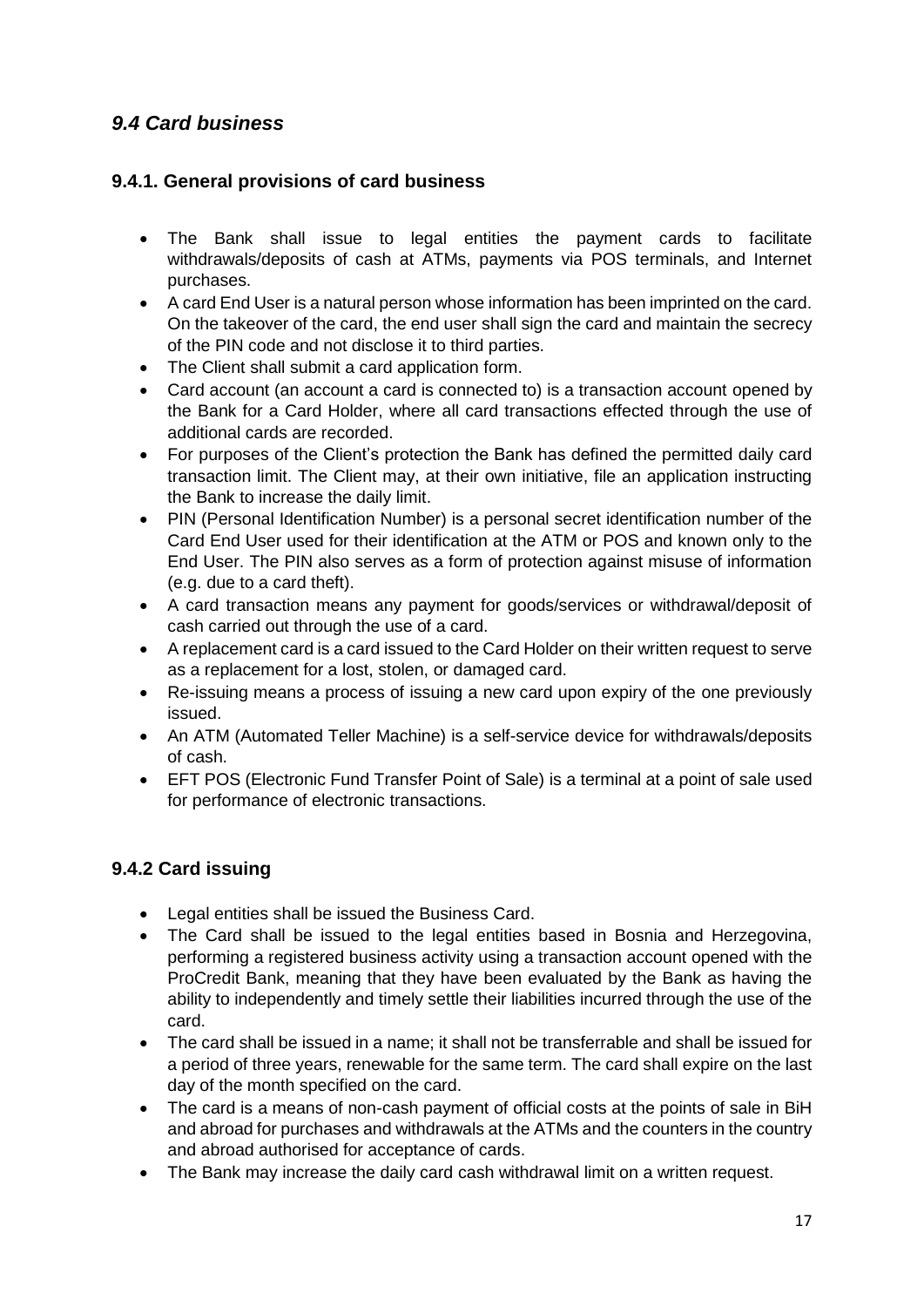- The legal entity's legal representative shall submit a Business Card application and designate on their own the card's end users.
- The applicant shall submit a completed card application form to the Bank's organisational unit and permit the Bank to verify any specified information and collect and analyse other information required for decision-making with regard to the card.
- The Bank shall decide on card issuing without having to provide mandatory statement of reasons to the Client.
- The legal entity's legal representative may request an additional card to be issued along with their card in accordance with the Basic terms and conditions of card business at the Bank and shall be exclusively responsible for the use of the principal and additional cards.
- A card shall be sent to the Client's most recent address notified to the Bank and specified as the address for card delivery within 15 days from the date of submission of the card application form. The authorised person shall sign the Basic terms and conditions of card business thereby stating they have been informed of the terms and conditions of the card use and are willing to settle their liabilities incurred through the use of the card.
- To activate the card, a Card Holder shall pay a visit the Bank's business unit. The user shall choose their PIN code and make sure its secrecy and safety are maintained. It is crucial that the PIN code is not written on the card and/or any other document kept with the card.

### <span id="page-17-0"></span>**9.4.3 Card use**

- A card End User whose information is imprinted on the card shall be the sole user of the card. On the takeover of the card, the end user shall sign it, keep the PIN secret and not disclose it to third parties.
- A card shall be used as a means of non-cash payment of official costs at the points of sale marked with the label of the card type issued by the Bank both in the country and abroad for purchases of goods and services up to the spending limit or the balance available at the transaction account.
- On payment of goods/services at the point of sale the card end user shall present an identification document if asked to do so.
- The card End User may use the card for withdrawals/deposits of cash at the Bank's ATMs and for withdrawals of cash at the ATMs in the country and abroad accepting the cards issued by the Bank, in accordance with the granted daily limit.
- On card issuing, the Bank shall notify the Client of the amount of cash withdrawal and the defined spending limits.
- The Card Holder shall be provided with a copy of receipt (referred to as a slip) at the point of sale. Once a transaction has been finalised, the Card Holder shall keep their copy of slip for their needs.
- The card shall not be used to unpermitted purposes such as purchases of goods and services the turnover of which has been banned and restricted under the applicable law, public order rules, and best business practice.
- The Card Holder shall in no circumstance provide or deposit the card as a security instrument.
- Cash withdrawals at the ATM devices and counters in the country and abroad shall be made in accordance with the fees defined under the Price List for Businesses. Cash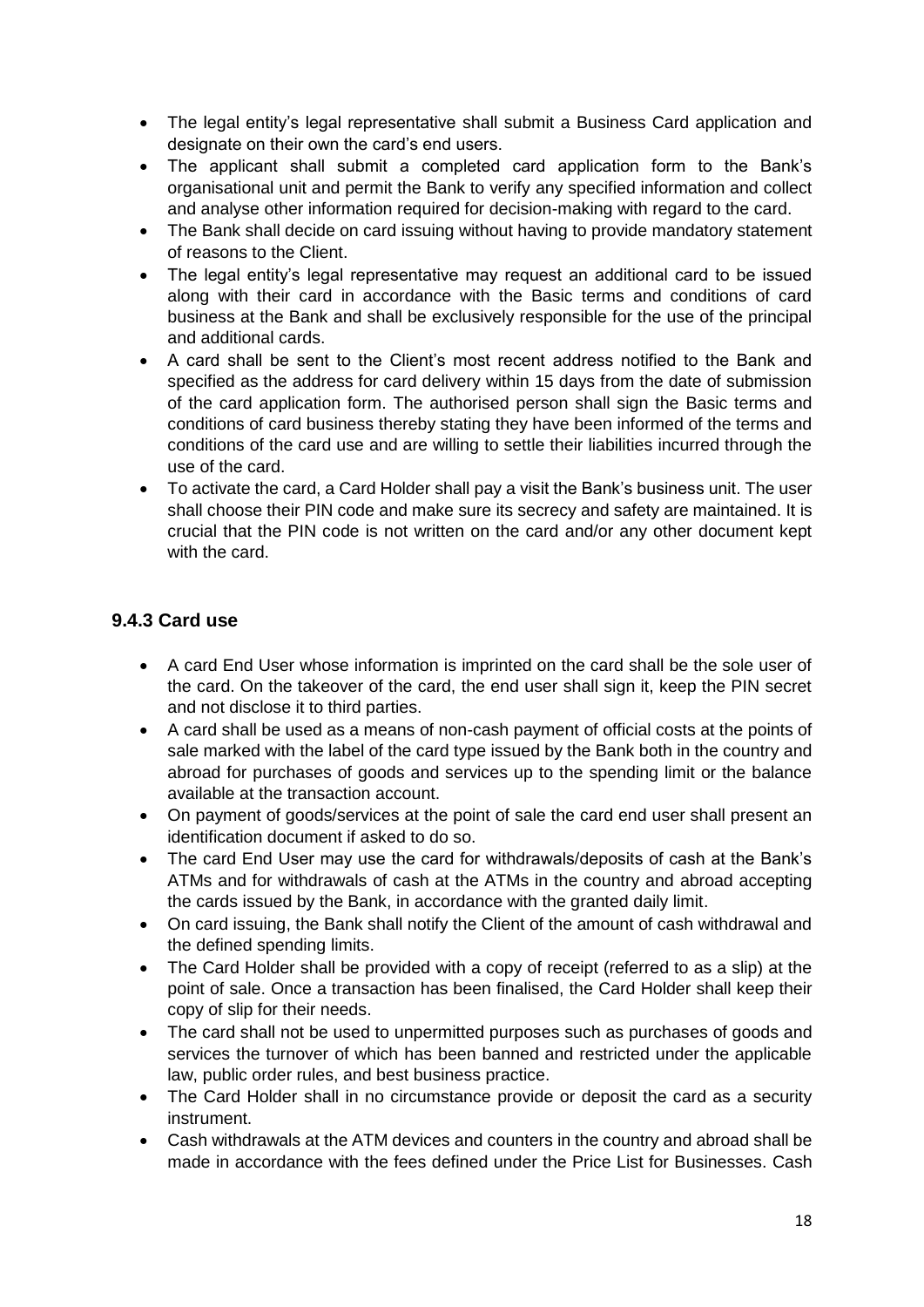withdrawals by card shall be made in the national currency of the country where the transaction is made.

- The Card Holder's PIN code shall be the unique verification of their identity when using the ATMs or making payments via the EFT POS terminals.
- The use of a card made properly and in accordance with the relevant standards may be prevented in the electronic readers due to physical, thermal or magnetic distortion, in which case the Bank shall not be held liable.

## <span id="page-18-0"></span>**9.4.4 Payment terms**

- The Card Holder shall accept responsibility for payment of any costs incurred through the use of the card and other fees in accordance with the current Price List for Businesses.
- An additional Card Holder shall bear joint responsibility for any costs incurred through the use of the card in their name.
- Any costs incurred in the country or abroad shall be charged to the legal entity's account. The account shall be administered in BAM currency and any transactions effected abroad shall be converted to BAM according to the current exchange rate applied by the Bank.
- The Card Holder may make payments to their own account without limitation as to the amount or payment terms. The payments to the card account may also be made by third parties. The payment shall be deemed available from the time of its booking to the Card Holder's transaction account.
- A statement of account (notification) including the recorded card transactions shall be supplied by the Bank via e-mail at a monthly basis.
- The costs incurred through use of cards shall become due immediately. The Card Holder shall provide coverage at the transaction account for any costs incurred by using the card.
- The Card Holder shall verify the transactions and keep the point of sale slips and the account statements received from the Bank.

## <span id="page-18-1"></span>**9.4.5 Complaints**

- For any complaints regarding card usage, the Card Holder shall contact their main business unit where a complaint accompanied by documentation of incurred costs shall be filed.
- The complaint shall be filed within 60 days following the date of the claimed transaction.
- The Card Holder shall keep the copies of receipts/slips from the POS devices and ATMs for potential claims.
- The Bank shall not be held liable or accept the complaint if no receipts/slips are available, and any potential costs in the case shall be borne by the Card Holder.
- Any complaints concerning goods and services shall be resolved between the Card Holder and the point of sale.
- Notwithstanding the complaint, the Card Holder shall settle the full amount of the costs incurred through the card use.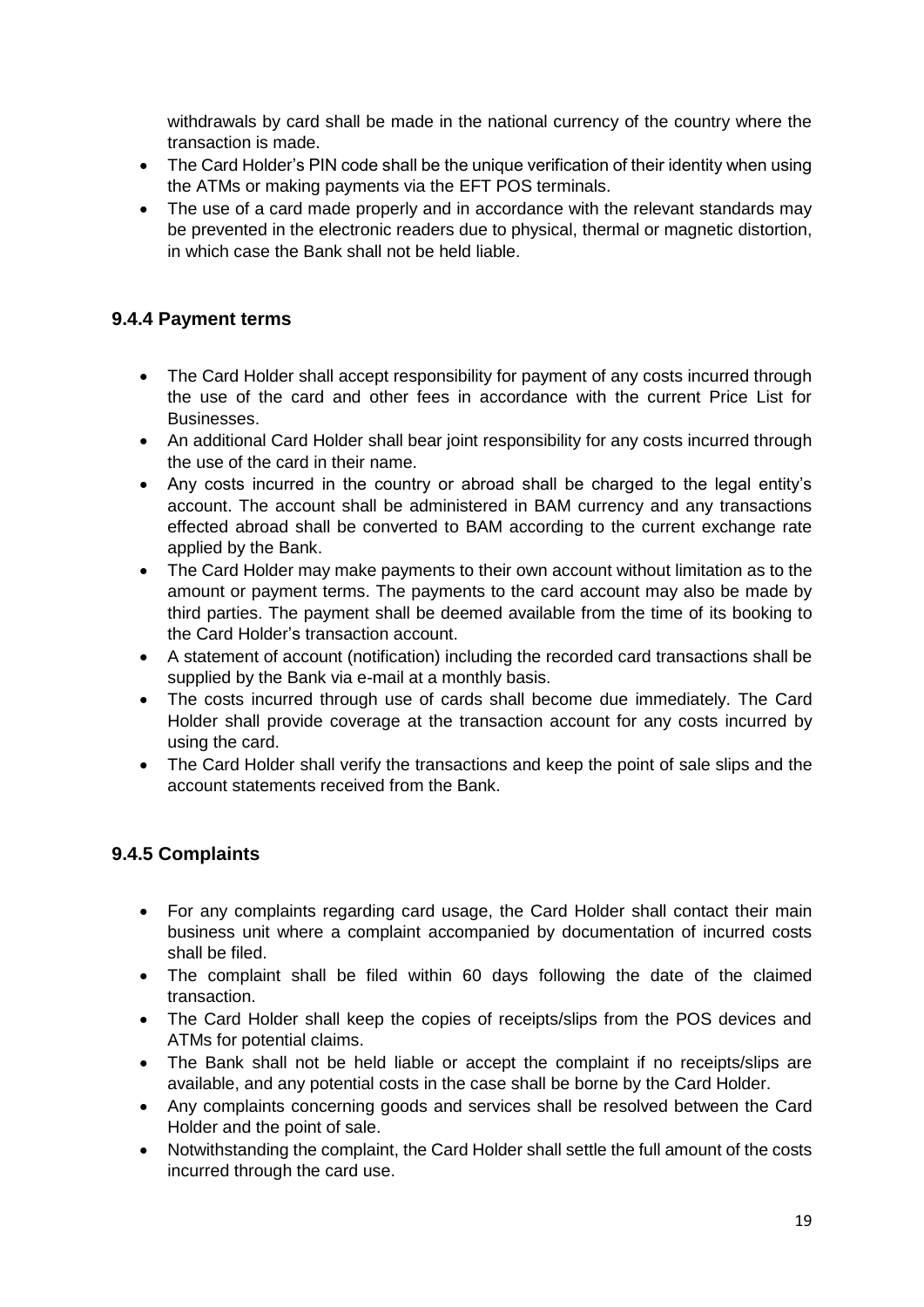## <span id="page-19-0"></span>**9.4.6 Lost and stolen cards**

- The Card Holder shall be legally liable for potential misuse of the principal or additional cards, if any.
- In cases of card loss or theft, the Card Holder shall immediately inform the Bank's Electronic Channels Unit at +387 33 250 976 which shall be available 24 hours a day, 365 days a year.
- The Card Holder shall provide the authorised employee of the Bank with any information necessary in reference to the circumstance of the card loss.
- A card that has been reported lost or stolen shall be temporarily blocked by the Bank and disabled from use only at the devices requiring electronic transaction authorisation.
- The Bank shall not be responsible for any misuse of the card at the devices other than the electronic transaction authorisation devices notwithstanding the report of the card loss or theft.
- In cases of card loss or theft, the Card Holder shall be liable for any card misuse occurring before the Bank's Electronic Channels Unit has been notified.
- The card must not be used if found upon the reported loss. The Card Holder shall notify the Bank thereof and return the card.
- On notification of a card loss or theft the Card Holder shall be issued a replacement card.
- The costs of the replacement card shall be charged from the Card Holder's account.
- The Card Holder shall at the Bank's request take part in an inquiry and agree to the Bank's submitting the user accounts claimed by the Card Holder for a graphological expertise, and undertaking any required actions to determine the relevant facts.
- The Bank shall have the authority to block the card in cases of transaction account blocking on the basis of a forced collection order.
- The Card Holder authorises the Bank to notify third parties and provide any required information in cases of card misuse.

## <span id="page-19-1"></span>**9.4.7 Card restriction/termination/blocking**

- The Bank may block or close a card prematurely in cases of failure to adhere by the Basic terms and conditions of card business and the General terms and conditions of business, in which case the Card Holder shall immediately cease to use the card and return it to the Bank. Card use continuing after such request shall be regarded as misuse, and the Bank shall have the right to undertake measures provided for by the law to sanction such action.
- The principal Card Holder may request card closing at any time by submitting a written request to the Bank, provided they return the principal and any additional cards they are responsible for.
- After the card has been blocked or rendered invalid, the Card Holder shall remain liable for full costs incurred through the use of the card.
- The use of blocked or invalid cards shall not be permitted and may lead to legal liability.
- Termination shall not affect any current or outstanding liabilities pertaining to the use of the principal and additional cards, if any.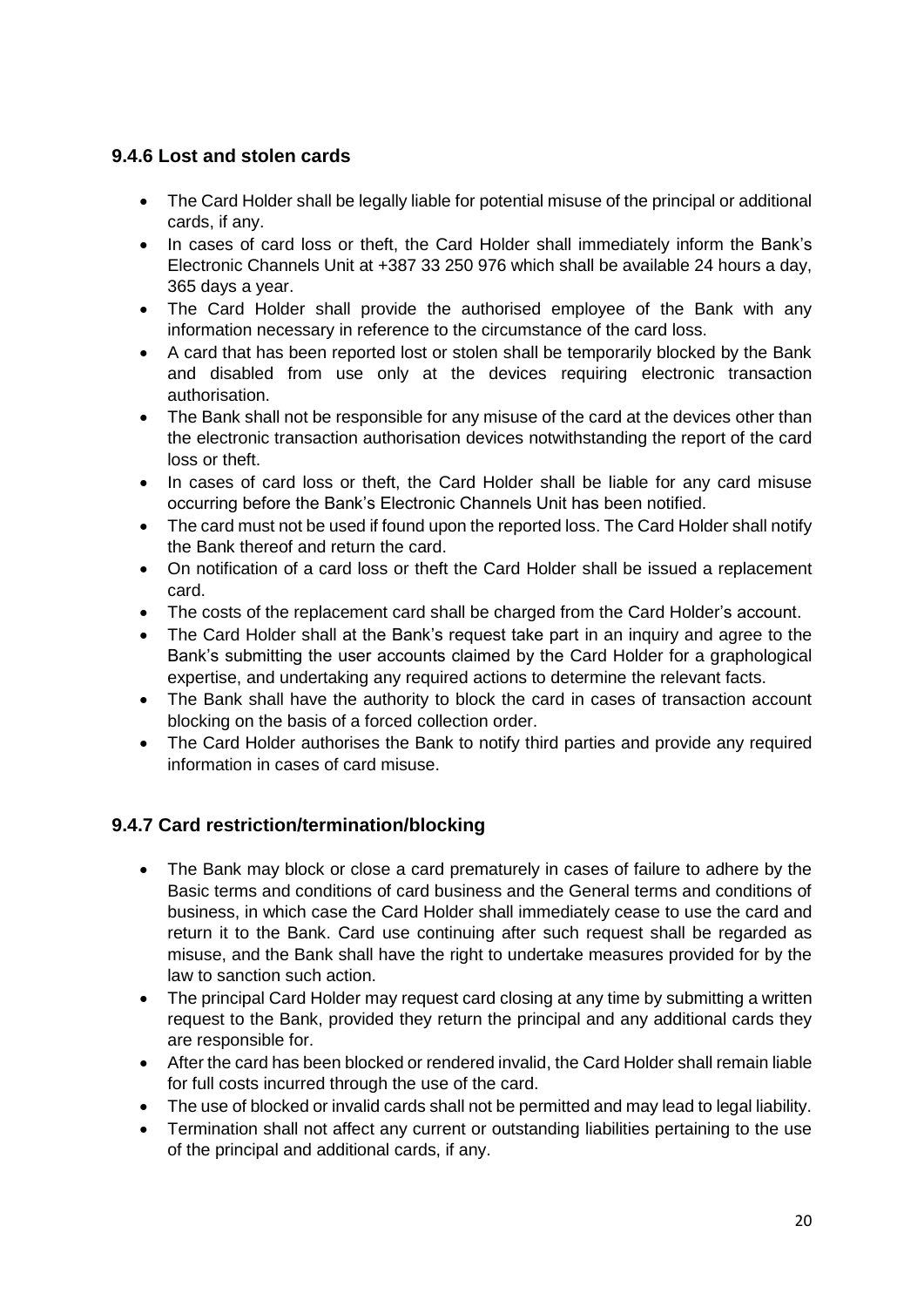## <span id="page-20-0"></span>**9.4.8 Other provisions**

- It is recommended to keep any received slips/transaction copies (receipts) to verify the amounts against those noted on the received transaction account statements.
- Any potential inconsistencies with regard to the amount, date, event, place, or currency of a transaction must be reported to the Bank in writing at a separate claim form within 60 days from the transaction date. On receipt of a claim the Bank shall seek to resolve the inconsistency. The Card Holder shall settle the amount due for payment regardless of the submitted claim.
- Card use for transactions via the Internet is not recommended for security reasons.
- The Bank shall not be held liable for any card misuse at the ATMs or POS devices that require the PIN code entry.
- The Bank shall in no case be held liable for any consequences that may occur as a result of card use for Internet transactions.
- Card use daily limit restrictions shall be set by the Bank for security reasons and may be changed on a written request of the Card Holder which shall be charged according to the current Price List for Businesses.
- The Bank shall not be held liable for any delays in its work caused by force majeure or other cases provided for under the positive law that are beyond the control of the Bank.
- The Card Holder shall be liable for full amount of spent funds while in possession of the card and in the following circumstance: conduct contrary to the law; violations of the Basic terms and conditions of card business and the General terms and conditions of business; facilitating card use by an unauthorised person.
- By affixing their signature on the card application form, the Card Holder certifies they have been informed of the Basic terms and conditions of card use, including the fees applicable at the time of signing of the application; that the Terms and Conditions have been presented to them; that they have read and understood them, and that they are accepted in entirety.
- The Basic terms and conditions of card business shall enter in force on the date of obtaining the card.
- Any disputes arising from the Basic terms and conditions of card business shall be resolved by mutual agreement of Parties. Otherwise, the court having territorial jurisdiction at the place of entry in the contract shall be competent to decide the dispute.

## <span id="page-20-1"></span>*9.5 Loans*

## <span id="page-20-2"></span>**9.5.1 General provisions**

- The Bank's lending procedure shall be conducted under the terms specified by its internal acts.
- The loans shall be approved in the local currency with a currency clause.
- Prior to entry in a loan agreement, the Parties (Client, Joint Borrower, or another person providing personal security for the fulfilment the loan beneficiary's obligations) shall be presented at the negotiation stage with the characteristics and consequences of such business relationship and the rights and obligations arising from the legal transaction concerned.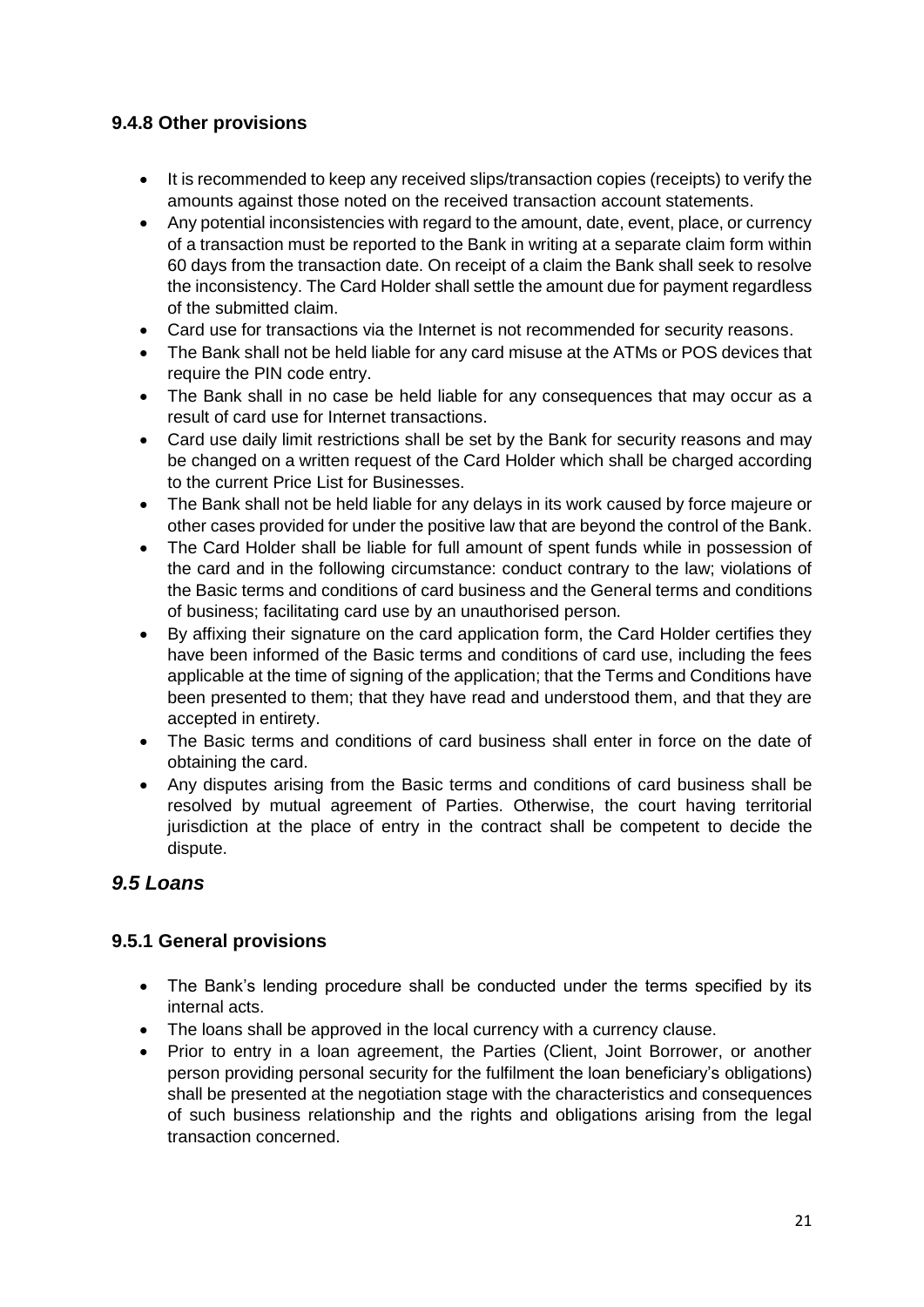### <span id="page-21-0"></span>**9.5.2 Loan purpose**

- The loan purpose shall be determined on the basis of the loan type.
- The following loan types shall be provided for legal entities: annuity loans, transaction account loans, and revolving loans.
- For disbursement of any loan facility the Client shall hold an active transaction account with the ProCredit Bank

#### <span id="page-21-1"></span>**9.5.3 Loan disbursement**

- A loan shall be disbursed to the Client's special-purpose account opened for loan monitoring purposes (unless otherwise stipulated by the loan agreement) on the date of entry in the loan agreement. The funds shall be transferred to the Client's transaction account upon supply of the invoices/receipts proving the purpose of the use of the loan proceeds.
- The Client shall be notified when the relevant loan amount becomes available in their account or otherwise made available for the Client.

### <span id="page-21-2"></span>**9.5.4 Interest**

- The Bank shall charge from the Client the interest defined under the agreement, to be paid by the Client in accordance with the signed repayment schedule.
- The interest rate may be:
- Fixed interest rate (F), that shall remain fixed throughout the term of the business relationship.
- Market variable interest rate, or variable interest rate  $(V)$  its amount subject to the changes of the market index base.
- Interest rates for loans shall be calculated based on the decursive proportional method. The repayment shall be made in annuities, with the actual number of days of loan term as the basis for calculation, whereas the daily interest rate shall be calculated as the agreed interest rate/360 days.
- The interest rate for transaction account loans shall be calculated daily applying the simple interest rate on the amount of used limit. The daily interest rate shall be calculated as "the actual number of days/360".
- The Bank shall retain the right to change the interest rate during the term of the loan agreement, with prior notification to the Client, in case of changes to the market interest rates, legislation, Client's financial situation or due to default by the Client.
- The effective interest rate for all types of loans shall be transparently calculated and disclosed in accordance with the applicable regulations.
- If the liabilities defined by the agreement, or the repayment of the loan, interest and fee become overdue, the legal default interest shall be paid by the Client as of their due date, unless stipulated otherwise under specific agreement.

#### <span id="page-21-3"></span>**9.5.5 Fees**

• The Client shall be charged with a one-off loan processing fee calculated for the full loan amount in accordance with the current Price List.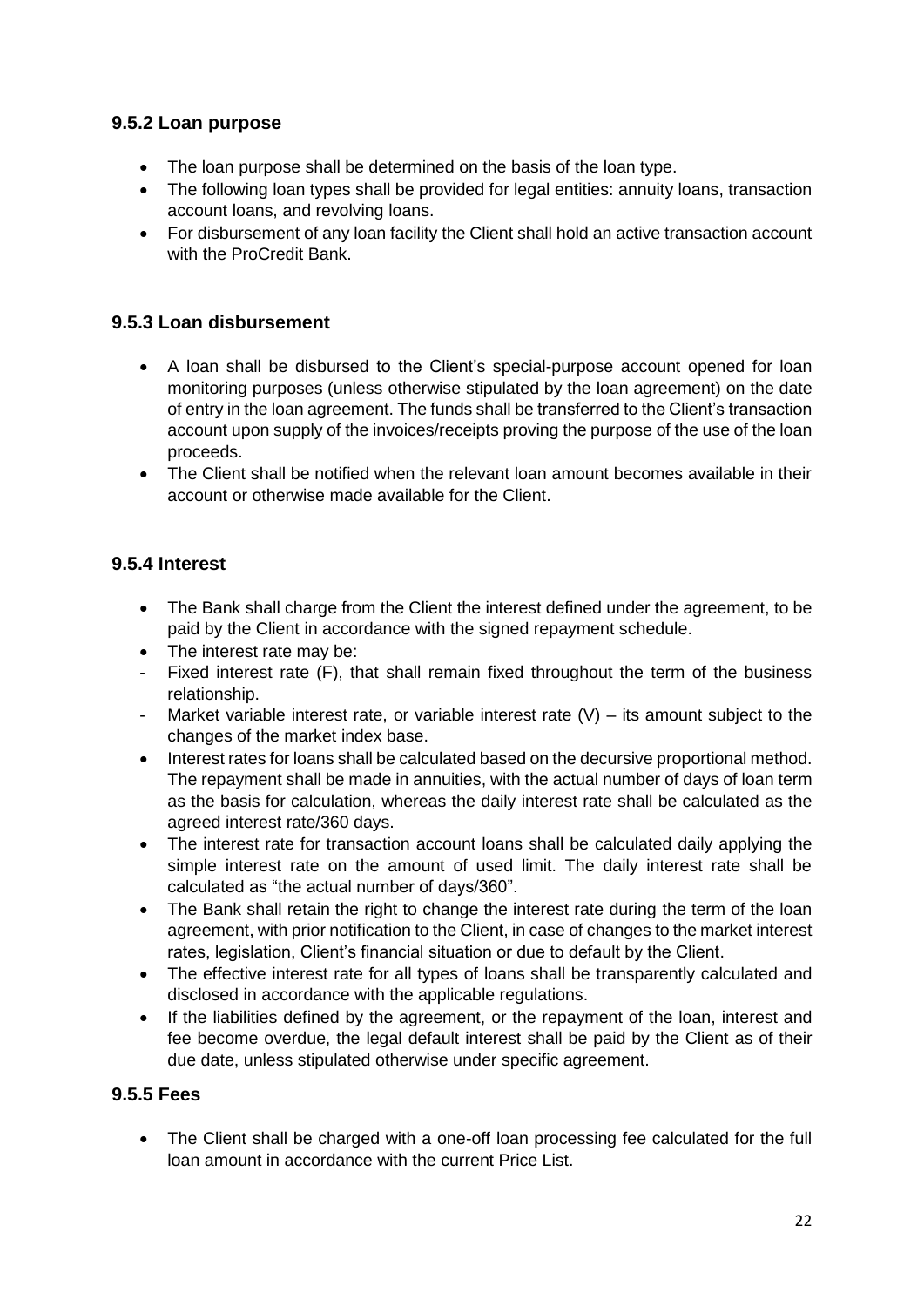• The fee shall be charged upon loan disbursement, unless paid earlier by the Client, by deducting the amount of the fee from the loan amount.

## <span id="page-22-0"></span>**9.5.6 Security instruments**

- Credit risk, as the main risk factor at the Bank, and the security for credit exposures serve as significant risk mitigating factor that enhances the borrower's motivation to repay their financial liabilities.
- For the purpose of this document collateral is defined as a means pledged by the borrower as security for a credit exposure that will subject to forfeiture in cases of default.
- The collateral value should represent an amount that the Bank expects would be collected in case of forfeiture of collateral. This enables the Bank to respond in time and build adequate provisions for loan losses that may occur in cases of impairments or default.
- The Bank shall make sure that the collateral evaluation process is fully independent and impartial and shall hire external appraisal companies that shall be responsible for determining the fair market value of the collateral items.
- The Client shall settle any costs pertaining to supply of security instruments to the Bank.
- The Bank shall accept the following security instruments:
- Blank bills of exchange including authorisation to complete them
- Real estate mortgage
- Lien over movable property, title and securities
- Insurance policy tied to the Bank
- Banking guarantees
- Joint borrowing
- Cash deposit
- Other security instruments depending on the nature of business and the relevant law.
- The Bank shall have the authority to require additional collateral should circumstance arise that would justify an increase in the risk of collection of receivables from the Client.
- The Bank shall retain the exclusive right to decide on the eligibility of any form of security instruments.

## <span id="page-22-1"></span>**9.5.7 Closing a loan**

 A loan shall be deemed as repaid/closed only after the Client has settled their obligations to the Bank in full and any other due outstanding obligations with reference to the loan.

## <span id="page-22-2"></span>*9.6 Documentary operations*

- Documentary operations shall include the following services:
- Banking guarantees that may be:
	- **Payable**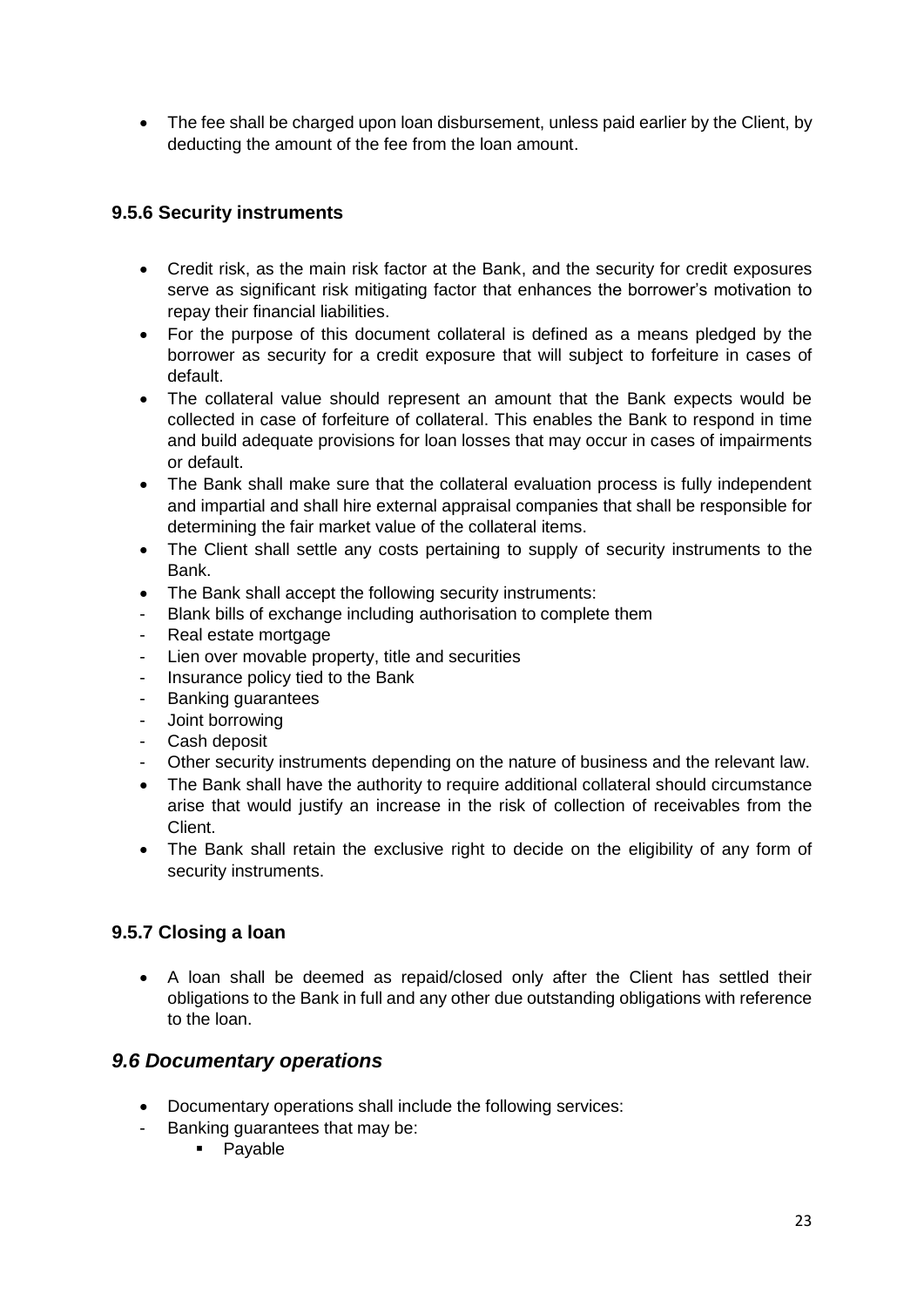- Performance guarantees (tender guarantees; advance payment guarantees; performance guarantees; customs guarantees; guarantees on a guarantee period).
- Letters of credit (irrevocable documentary letter of credit, transferable documentary letter of credit, non-transferrable documentary letter of credit, unconfirmed documentary letter of credit, confirmed documentary letter of credit, documentary letter of credit payable on demand, deferred payment documentary letter of credit, revolving documentary letter of credit, documentary letter of credit payable in the country, documentary letter of credit payable abroad, covered documentary letter of credit, noncovered documentary letter of credit).
- The Bank shall open a letter of credit/issue a quarantee based on a Client's 1451 order, or an order to issue a guarantee containing a signature and stamp of the authorised person, in accordance with the applicable legislation and adopted banking procedure.
- The Bank shall not open a letter of credit/issue a guarantee if the order has not been duly completed or the information of relevance to the issuing is missing.
- The validity term for a quarantee/letter of credit shall be defined by a contract between the Bank and the Client.
- The price of documentary operation services shall be defined in accordance with the Price List.
- The Client shall for security purposes supply the security instruments defined in the contract that shall depend on the type of transaction, Client's creditworthiness and exposure of the Bank to the Client in accordance with the applicable Standard of documentary operations and the defined procedures of the Bank of determining and evaluating the security instruments.
- In cases of payments made by the Bank of any amounts of potential interest and costs of a guarantee/letter of credit, the Client shall reimburse on the following day upon the payment the full paid amount in accordance with the agreement on opening of banking guarantee/letter of credit agreement.
- The Bank shall not be held liable for loss/damage that may occur due to incorrect instructions by the Client or undertake any obligations or responsibility for the quantity, weight, quality, condition, packaging, delivery or value of goods, services or other obligations described in any document.
- The Bank shall not undertake the liability or responsibility for the consequences arising due to disruptions of its operation on account of force majeure, uprising, civil riots, effects of terrorism, war, or any other causes.
- The Bank shall review with due diligence all documents pertaining to a guarantee/letter of credit (including a demand for payment against guarantee) to establish whether their layout corresponds to the terms of the guarantee/letter of credit.
- **Documentary collection –** the Bank may on request of an exporter act as a collector of payments in the international market. Documentary collection may be export or import-related.
- **Letter of intent –** with a letter of intent the Bank shall demonstrate its willingness to grant to its client a specific guarantee for implementation of a project, or act as described in the letter of intent. A Letter of intent shall precede issuing various types of guarantee.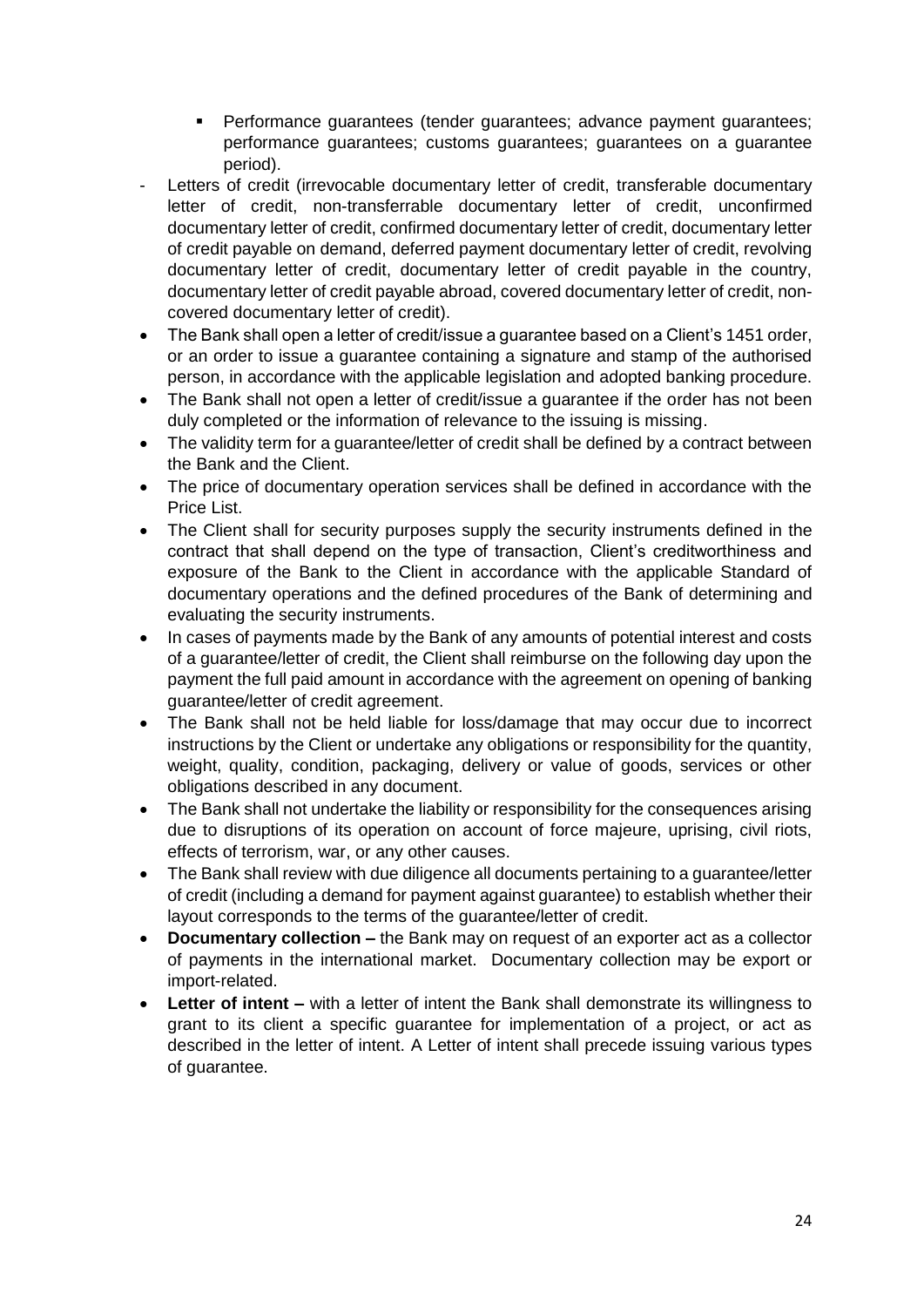# <span id="page-24-0"></span>*9.7 Deposits*

- Deposits are cash funds deposited by the Client with the Bank for a specific term within a specific period of time and in a specific amount in the manner defined in an agreement between the Bank and the Client.
- Deposits may be a vista or term deposits made in either local or foreign currency.
- The Bank shall define the conditions of a term deposit, taking into account the current market trends.
- The deposit interest rate shall be agreed in accordance with the applicable terms pertaining to interest rates as available at the Bank's web page. The amount of the interest rate shall depend on the type of deposit, currency of deposit, amount and term.

## <span id="page-24-1"></span>**9.7.1 A vista deposits (FlexSave)**

- An a vista deposit means cash funds deposited by the Client with the Bank that they may dispose of without any restrictions at any time and without prior cancellation.
- Fixed interest rate shall be applied for a vista deposits.

### <span id="page-24-2"></span>**9.7.2 Term deposits**

- Term deposits are cash funds provided for disposal by the Bank for a specific timeperiod (a fixed term agreed beforehand) including an agreed fee.
- The deposit term, interest rate and other relevant elements shall be defined in an agreement between the Bank and the Client.
- The Client shall dispose with the fixed term deposit upon expiry of the deposit term.
- Should the Client choose to dispose with their term deposit funds prior to the expiry of the deposit term, they shall notify the Bank in writing of the intent and the amount of the withdrawal within the term specified in the agreement.

## <span id="page-24-3"></span>*9.8 Electronic banking*

- ProB@nking is the ProCredit Bank's electronic banking system that facilitates banking services via the Internet and the access to accounts and independent payments by the Client in the country and abroad.
- ProB@nking clients are local and international organisations and natural persons holding an account with ProCredit Bank d.d. Sarajevo. A client who wishes to become a ProB@nking user shall submit a ProB@nking application form at the nearest Bank's business unit.
- The ProB@nking service is accessed by entry of the following information  $($ "log in"): a) user name, b) password and c) the RSA SecurID token number.
- The following options are offered to the legal entities/ProB@nking users: a) a Client has full access to handle and view the accounts of the business and the authority to verify orders registered by another authorised person (A type access) b) the Client may view the accounts of the business, and is authorised to register orders that must be verified by another authorised person and is authorised to verify orders registered by another person (B type access) c) the Client is only permitted to view the accounts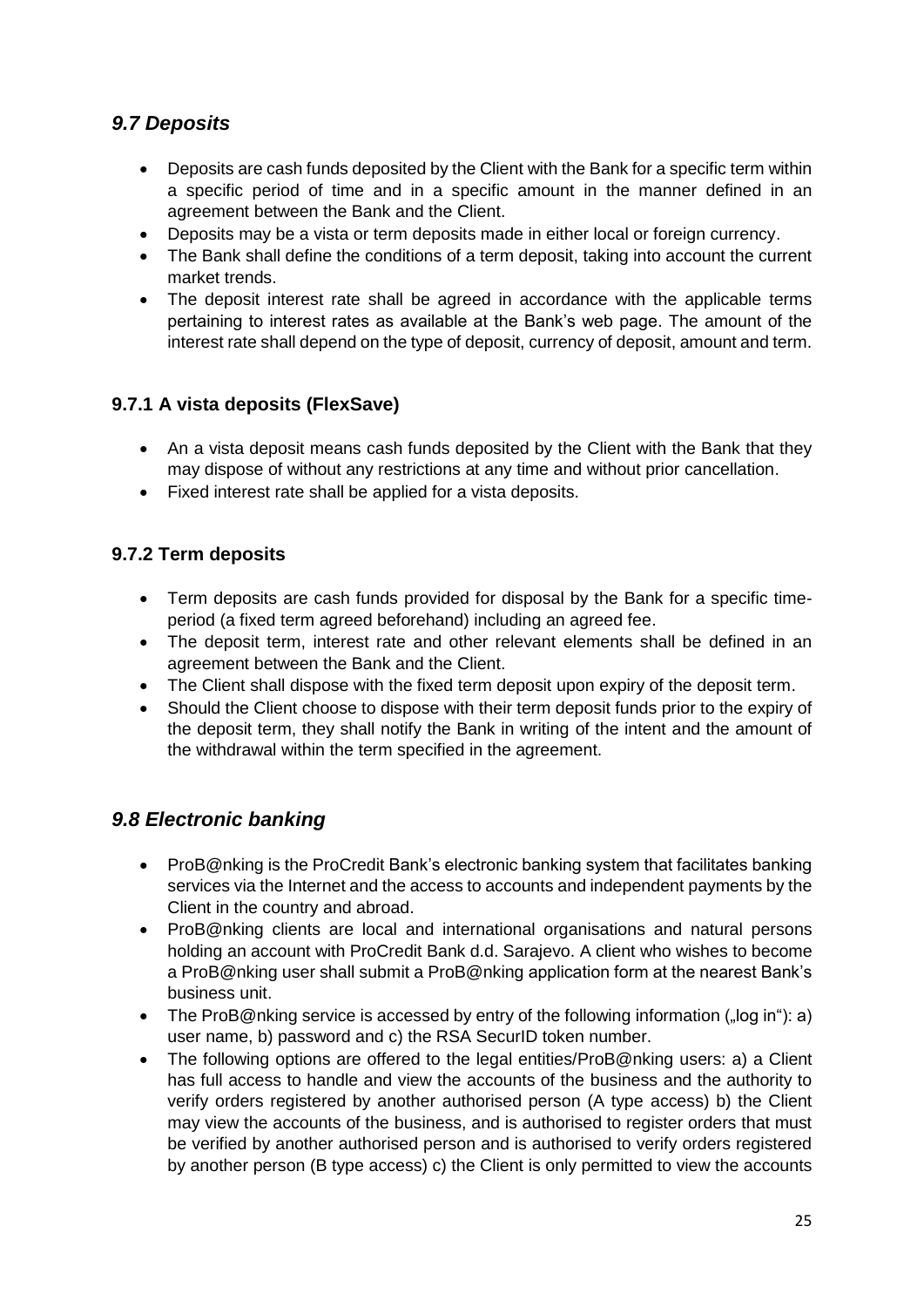of the business, account statements, review of the latest 200 orders, but not to carry out transfers (C type access) d) the Client may view the accounts of the business and is authorised to only verify orders registered by another authorised person (access type EVO) e) the Client may view the accounts of the business and is authorised to only register orders that must be verified by another authorised person (access type ERO).

- The Client shall choose the data access level on submission of the application form.
- The ProB@nking registration and service fee shall be charged immediately by debiting the Client's account.
- If case of insufficient balance in the user's account, the Bank shall have the right to charge default interest from the Client until such time that the Client has settled the payment of fees.
- The Bank has applied reasonable protective measures for the ProB@nking services, including the coding processes to prevent unauthorised access.
- The Bank does not quarantee absolute security or protection measures on any grounds.
- The Bank shall not be held liable for illegal actions by third parties inflicting damage on the Client resulting from the use of ProB@nking service or for non-execution of payment orders issued by the Client occurred on account of technical error beyond the Bank's control.
- Using software from reliable sources is of crucial importance.
- The Client shall maintain the secrecy of the "log in" information and shall also be responsible for the RSA SecurID token device. The Bank shall not be held liable if any Client information pertaining to the "log in" and RSA SecurID token becomes disclosed to a third person in any way.
- In case of detection of a security risk, the Bank shall retain the right to suspend the service until the risk has been eliminated.
- Execution of payment orders shall depend on the business hours of the Bank, other institutions and systems involved, such as the settlement systems, or payment systems, such as SWIFT any gyro clearing.
- The Bank shall not be held liable for non-execution of orders caused by error on the part of the Client.
- A ProB@nking order shall be cancelled if the Client contacts the Bank immediately on registration of the ProB@nking order at 033/253-993 or at cell 061/228-527 or via email at: [probanking@procreditbank.ba.](mailto:probanking@procreditbank.ba)
- After the relevant bank employee confirms that the order may be cancelled, the Client shall as soon as feasible complete the Request for ProB@nking Order Cancellation Form and send it via e-banking, using File-Upload File option. A cancellation order shall not be effective after the payment transaction has been executed.
- The access to the ProB@nking account shall be blocked automatically if three subsequent wrong attempts to log in have been made.
- The Bank shall retain the right to block a Client's ProB@nking account without statement of reason or prior notice.
- A client may cancel the ProB@nking service with a 7-day notice submitted to the business unit where their account is maintained. On submitting of the Request for termination of ProB@nking service the Client shall return the RSA SecurID token.
- In cases of loss or theft of the RSA SecurID token, the cost of the stolen/lost device shall be compensated by the Client.
- The Bank shall retain the right to terminate the service at any time, without statement of reasons.